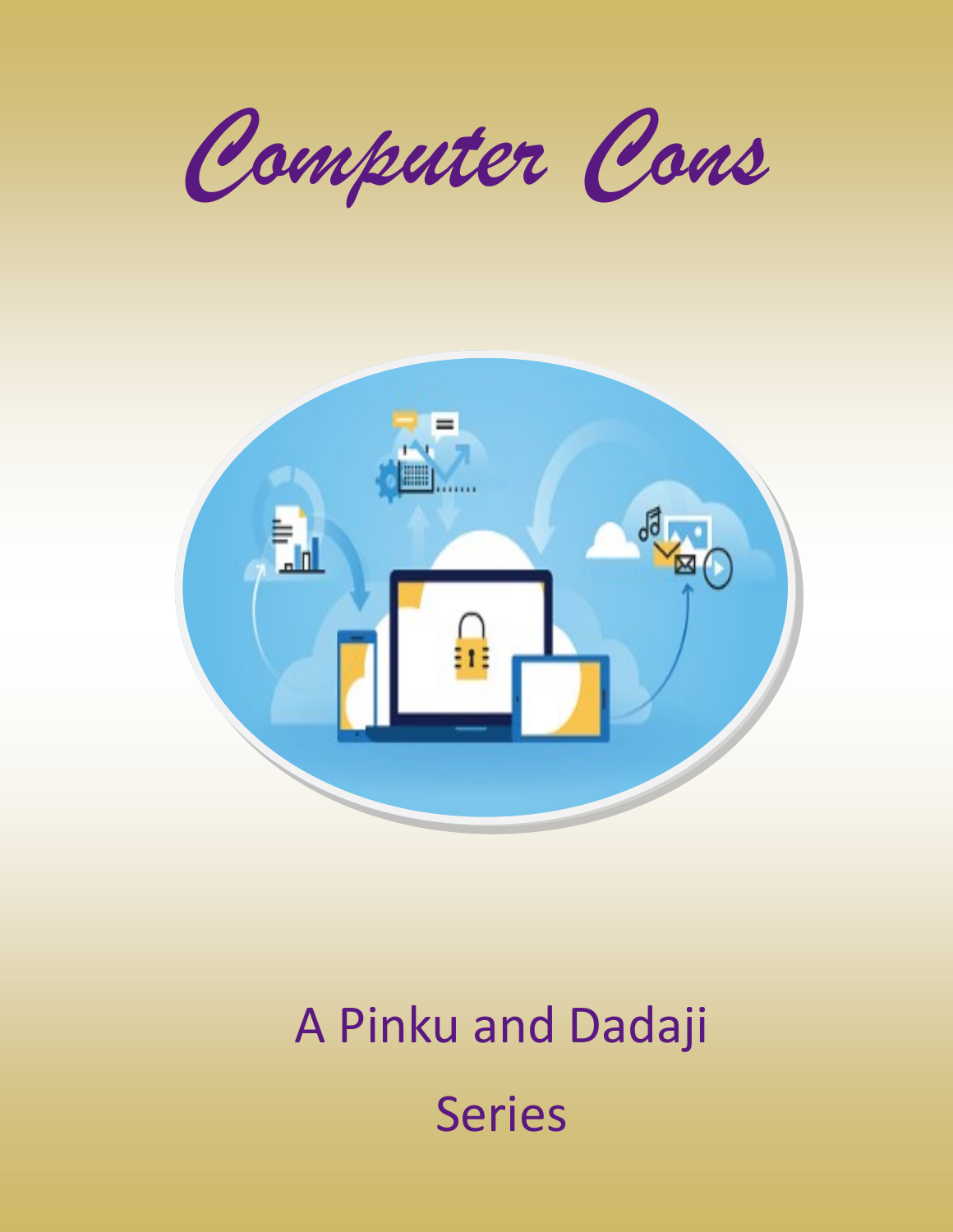### *Hackers design computer viruses*

Pinku: Good morning Dadaji. Dadaji, can you check my computer it's not working since yesterday.

Dadaji: Good morning Pinku. Let me check… "After a while"… Pinku, your computer has lots of viruses. Hence, it is not working.

Pinku: Computer virus I thought virus is there only in human body which causes diseases.

Dadaji: Well! Yes there are viruses in computers also. However these are not live viruses such as viruses in your body let's say those viruses which cause common cold. Computer virus is a malicious program that self-replicates by copying itself to another program. In other words, the computer virus spreads by itself into other executable code or documents. The purpose of creating a computer virus is to infect vulnerable systems, gain admin control and steal user sensitive data. Hackers design computer viruses with malicious intent and prey on online users by tricking them.

Pinku: Hmm… what should I do to avoid such programmable viruses entering in my computer?

Dadaji: You should install "anti-virus "in your



Your desire can fall you under trouble as you are inviting viruses

#### computer.

Pinku: And what is an anti-virus Dadaji?

Dadaji: Anti-virus is a software which will look out for virus threats, remove any it finds, and provide you with the ability to run ad-hoc full system scans.

Pinku: That's the reason my dad every week runs anti-virus scans to see if the system is affected or not.

Dadaji: That's a very good practice that your father follows. You should regularly do antivirus screening on your computers to avoid computer infection. Now days even though most of the anti-virus programs come with auto screening options, you should regularly update the patches or software of anti-virus as day in and day out new viruses are spread through internet.

Pinku: Makes sense Dadaji. Any tips that you could give to protect my computer from being affected by viruses?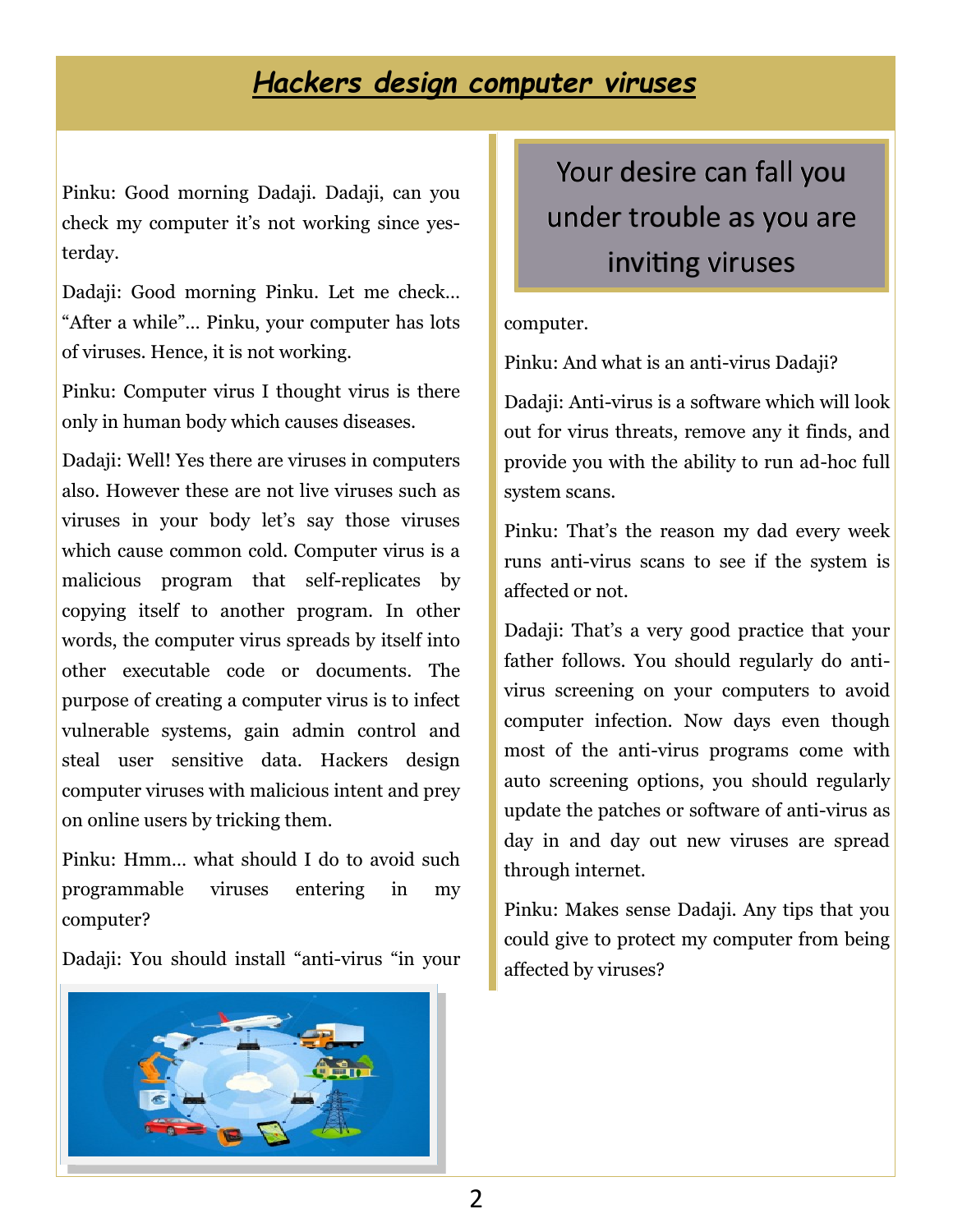### *Creeper creeps across your computer*

Dadaji: Yes. Check few of my tips below:

- $\Rightarrow$  Should the worst happen, ensure you have a regular backup for all your files.
- $\Rightarrow$  Never download programs from untrusted sites as viruses often get on your computer via an infected program.
- $\Rightarrow$  Some viruses can be transmitted simply by previewing an email with infected images. View images from trusted sources.
- $\Rightarrow$  Better purchase any anti-virus rather than relying on free anti-viruses available online.
- $\Rightarrow$  Use a firewall which can block third parties from activating a virus on your computer.
- $\Rightarrow$  Regularly update your Operating system to protect your computer from the latest threats.
- $\Rightarrow$  Utilize Administrator rights. Admin rights prevent changes being made without your knowledge by forcing an Admin password to be required any time a change is made.
- $\Rightarrow$  Pay attention to virus warnings and notifications. Your antivirus solution should provide you with notifications or warnings in one form or another. As soon as one appears, take it seriously, and take action.



# Learn pros and cons of what you click on internet first

Pinku: Hmm… those were some knowledge helpful tips Dadaji. Can you give me some examples of nasty viruses?

Dadaji: Well there are several hundreds of them but you should know some of the aboriginal ones such as Creeper, iloveu, code red, Nimda, slammer, blaster, Commwarrior etc.

Pinku: What is the name of first virus Dadaji?

Dadaji: First developed in 1971, Creeper might well be the first computer virus. It infected DEC PDP-10 Computers that ran the TENEX Operating System. Once infected, the computer would display the message, "I'm the creeper, catch me if you can!" Self-replicating but not too dangerous, Creeper opened the door that the rest of this list walked through.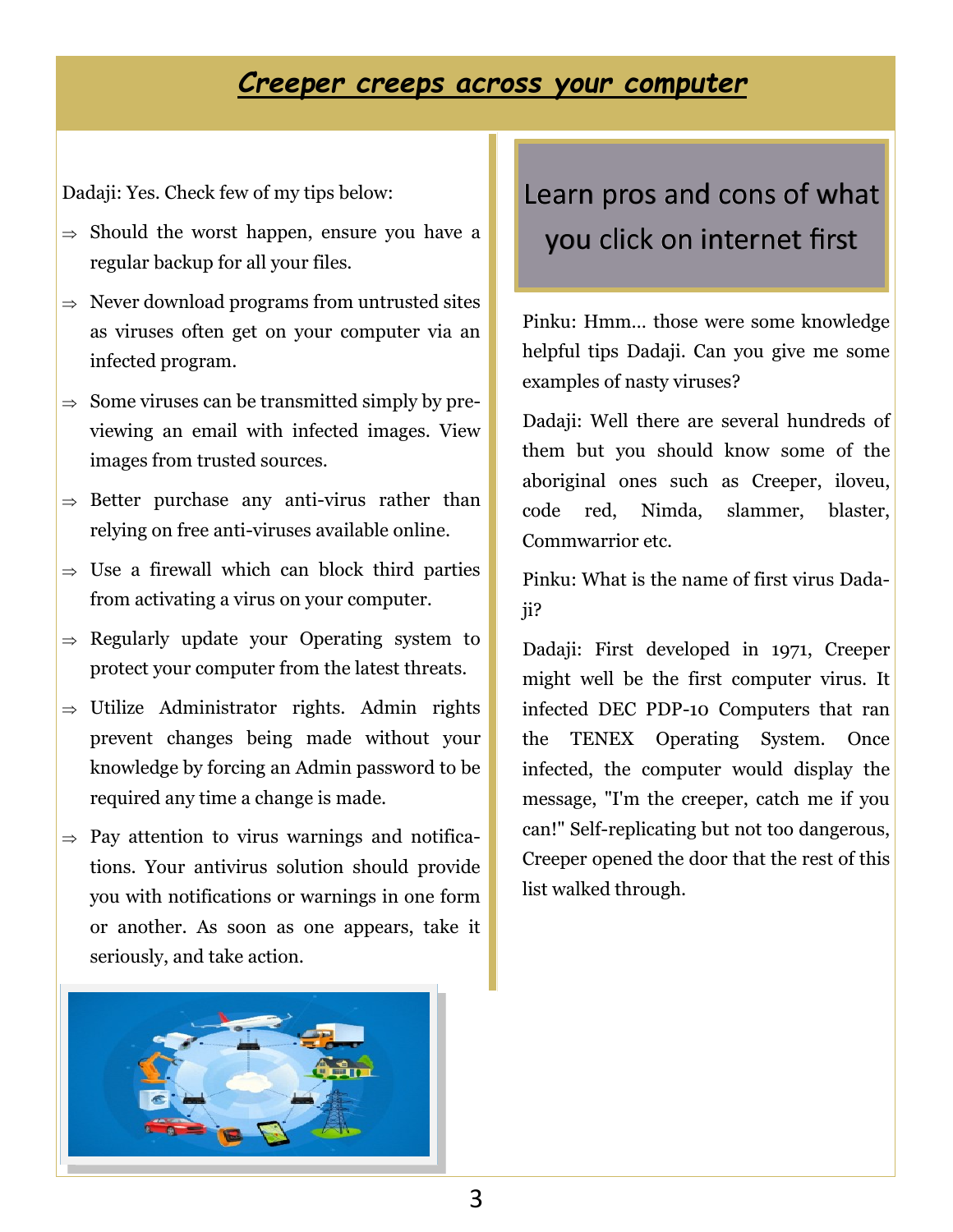### *Elk Cloner is the first computer virus*

Developed by Bob Thomas it was an experimental program that was self-replicating. The Reaper was later developed to delete this virus.

Pinku: Hmm… Which was the first virus to be known in history?

Dadaji: Well Pinku! Elk Cloner was the first computer virus to be known. In 1982, Richard Skrenta, then fifteen years old, wrote the virus for the Apple II operating system, which was stored on floppy diskettes. When a computer booted from a floppy disk infected with Elk Cloner, the virus would start, and would subsequently copy itself to any uninfected floppy disk that was accessed. Because computers of that time had dual floppy disk drives, and because diskettes were often passed around among friends, the virus was frequently copied. After contagion, every 50th time that a computer booted up, it would display the following text:

"Elk Cloner: The program with a personality

**It will get on all your disks It will infiltrate your chips Yes it's Cloner!**



You should know how to handle social media

### **It will stick to you like glue It will modify ram too Send in the Cloner!"**

Elk Cloner was not intended to cause damage, but was created as a practical joke. The adolescent Skrenta had a penchant for modifying programs so that they stopped working after some code-specified time period had elapsed, at that point displaying some joke text that Skrenta had written. Elk Cloner's capacity to copy itself (the major criterion of a virus) made it possible for Skrenta to continue to annoy his friends without requiring physical access. The virus is reported to have spread widely among his fellow students (and also to his math teacher), thus ensuring Elk Cloner's place in history. But this was more for home networks and among known friends.

Pinku: Practical Joke and with programming hmm…So, then which was the first widespread virus Dadaji?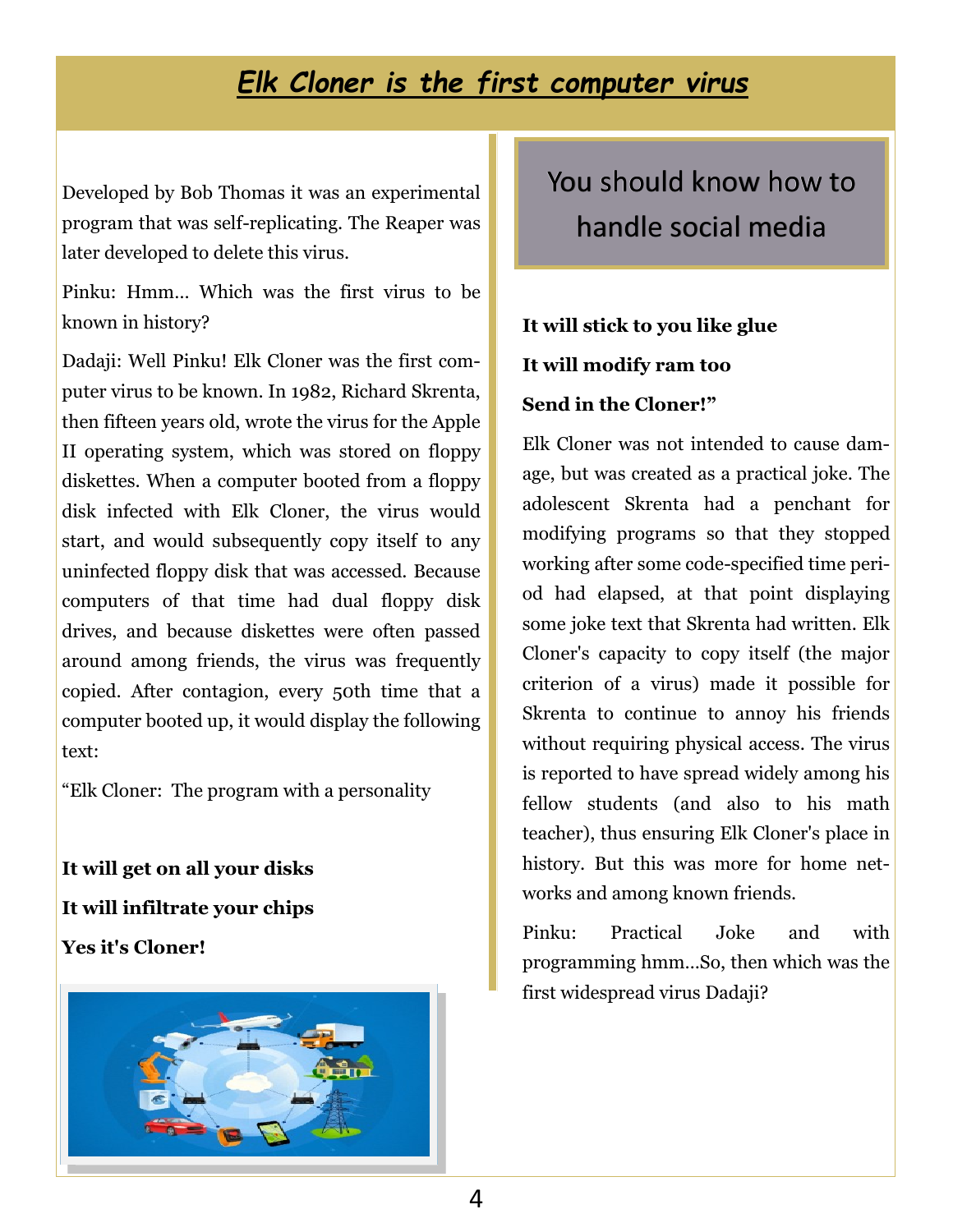### *A Virus can replicate itself*

Dadaji: The two brothers Basit and Amjad Farooq Alvi developed "(C) Brain" the first IBM PC virus to infect machines running pirated copies of a program they sold for physicians in Lahore (Pakistan). It is a boot sector virus similar to Elk. They had given their original telephone numbers and address to those who used pirated versions. The brothers were surprised to note that the virus was spread across US and UK from where they received calls to disinfect their machines. There was never any legal action, but the media response was explosive, and people from all around the world blocked the brothers' phone with furious calls. However, despite all the fuss their virus caused in the world, Brain was never bad for the brothers' business. Their company, Brain Net, is now one of the largest Internet service providers in Pakistan.

Pinku: I will remember the name Brain Dadaji. Tell me Dadaji are computer viruses always bad?

Dadaji: No Pinku Not at all! This statement will sound surprising to you. The first question that will come across in anyone's mind would be "How can computer viruses be good"? If we look the positive side of this, viruses can:-

 $\Rightarrow$  Kill other viruses.



### Con artist exactly

### knows the victims wishes

- $\Rightarrow$  Encrypts the hard disk so that it cannot be used elsewhere.
- $\Rightarrow$  A virus that can replicate on the network to perform some cleaning tasks.

Pinku: Yes Dadaji that makes sense. Can you let me know some bad viruses that shook the world?

Dadaji: Oh Sure! But before that you should know the types of viruses.

Pinku: Types of Viruses Oh! So you have types also in viruses…hmm…

Dadaji: Yes Pinku. Here are types of Computer Viruses that you should know about:

1. Boot Sector Virus: A boot sector virus is a type of virus that infects the boot sector of floppy disks or the Master Boot Record (MBR) of hard disks

2. Web Scripting Virus: A web scripting virus is a type computer security vulnerability through websites that breaches your web browser security.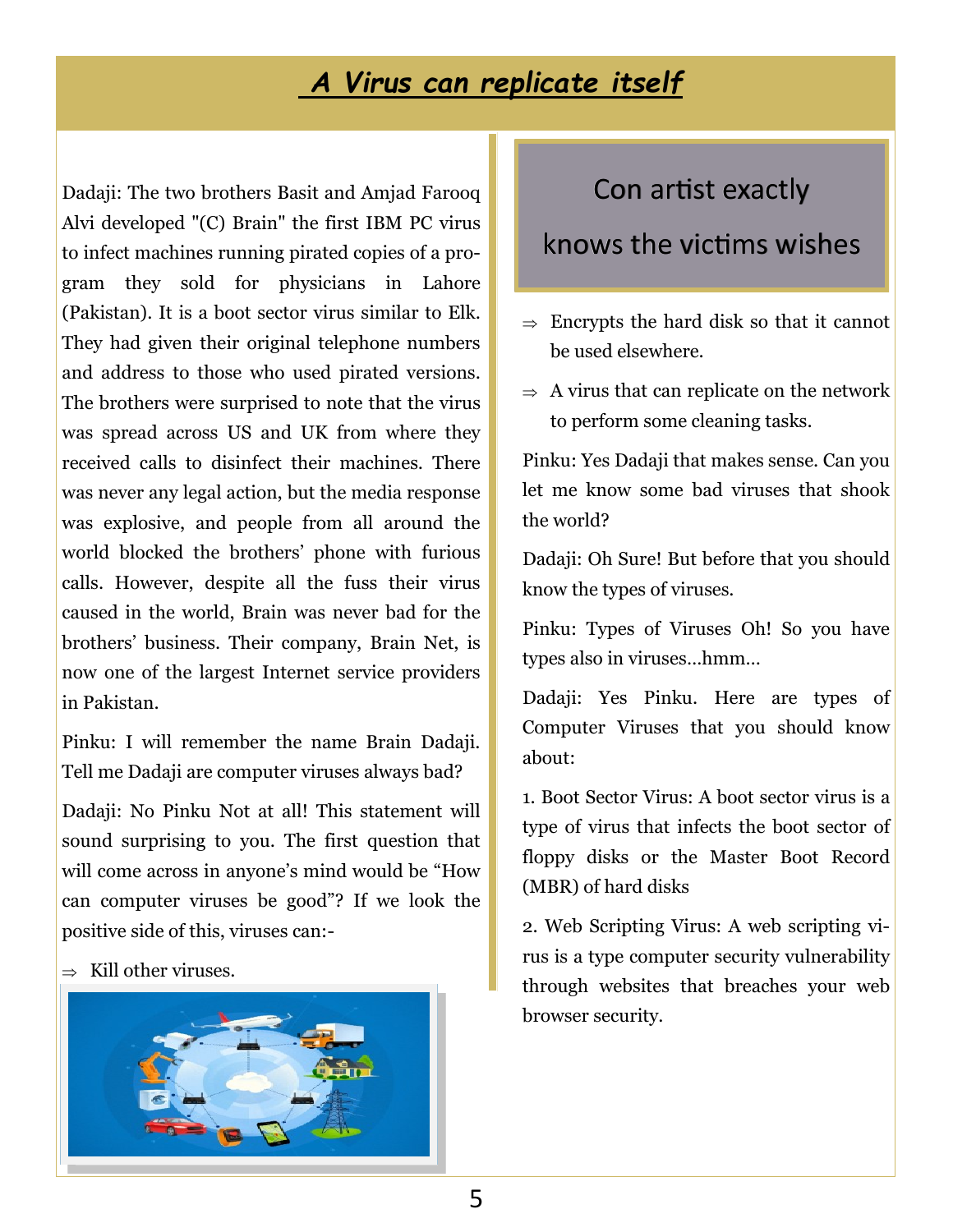### *Viruses can by-pass access controls*

This allows the attackers to inject client-side scripting into the web page. It can bypass access controls; steal your information from your web browser.

3. Browser Hijacker: Browser hijacking is a form of unwanted software that modifies a web browser's settings without a user's permission, to inject unwanted advertising into the user's browser. A browser hijacker may replace the existing home page, error page, or search engine with its own.

4. Resident Virus: A resident virus is a computer virus that stores itself within memory allowing it to infect other files even when the originally infected program has been terminated

5. Direct Action Virus: A direct action virus is a virus that attacks or start to work immediately this can include nonviolent and less often violent activities which target persons, groups, or property deemed offensive to the direct action participants.

6. Polymorphic Virus: A polymorphic virus is a complicated computer virus that affects data types and functions. It is a self-encrypted virus designed to avoid detection by a scanner. Upon infection, the polymorphic virus duplicates itself by creating usable, albeit slightly modified, copies of itself.



### Free is always minuses

### than pluses

7. File Infector Virus: A file-infecting virus infects executable files with the intent to cause permanent damage or make them unusable.

8. Multipartite Virus: A multipartite virus is a fast-moving virus that uses file infectors or boot infectors to attack the boot sector and executable files simultaneously. Most viruses either affect the boot sector, the system or the program files.

9. Macro Virus: A macro virus is a computer virus written in the same macro language used for software programs, including Microsoft Excel or word processors such as Microsoft Word. When a macro virus infects a software application, it causes a sequence of actions to begin automatically when the application is opened.

10. Overwriting Virus: An overwriting virus is a malicious program which, after infection, will effectively destroy the original program code, typically by overwriting data in the system's memory.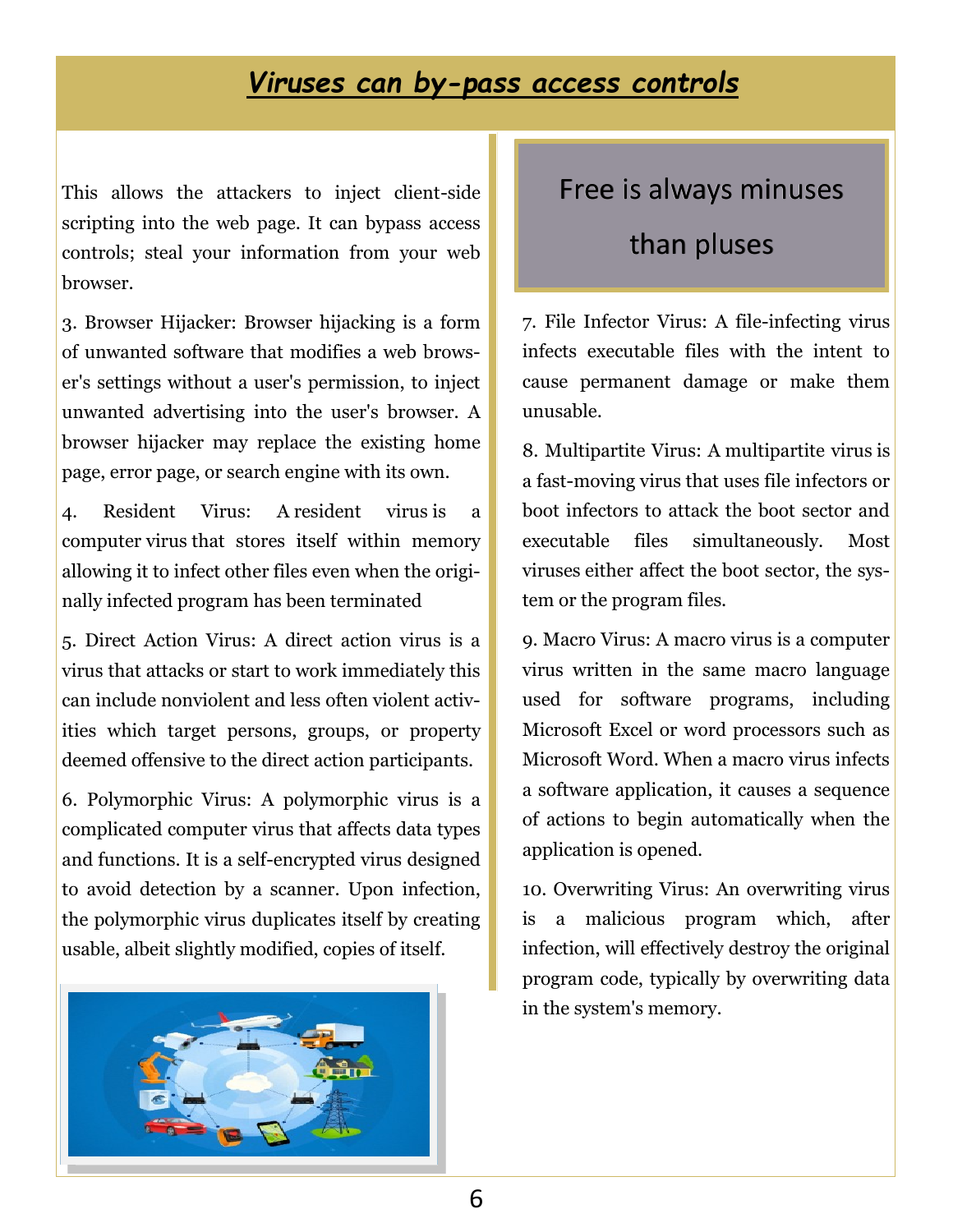### *Virus can disable anti-virus*

11. Spacefiller Virus: Also known as "Cavity Viruses", spacefiller viruses are more intelligent than most of their counterparts. A typical modus operandi for a virus is to simply attach itself to a file, but spacefillers try to get into the empty space which can sometimes be found within the file itself. This method allows it to infect a program without damaging the code or increasing its size, thus enabling it to bypass the need for the stealthy anti-detection techniques other viruses rely on.

12. File Deleting Virus: A File Deleting Virus is designed to delete critical files which are the part of Operating System or data files.

13. Mass Mailer Viruses: Mass Mailer Viruses search e-mail programs like MS outlook for e-mail addresses which are stored in the address book and replicate by e-mailing themselves to the addresses stored in the address book of the e-mail program.

14. Armored Virus: Armored Viruses are type of viruses that are designed and written to make itself difficult to detect or analyze. An Armored Virus may also have the ability to protect itself from antivirus programs, making it more difficult to disinfect.



# Your files are important keep them in secure mode

15. Stealth Virus: Stealth viruses have the capability to hide from operating system or anti-virus software by making changes to file sizes or directory structure. Stealth viruses are anti-heuristic nature which helps them to hide from heuristic detection.

16: Retrovirus: Retrovirus is another type virus which tries to attack and disable the anti-virus application running on the computer. A retrovirus can be considered anti-antivirus. Some Retroviruses attack the anti-virus application and stop it from running or some other destroys the virus definition database.

Pinku: Oh my god Dadaji so a many… what are the other type of creatures similar to viruses?

Dadaji: The other creatures are Worms, Trojans, Bots, spyware, Nagware, Ransomware, Adware, Shareware, Freeware, Spam, Crippleware/ Freemium, Donationware, Careware, Postcardware…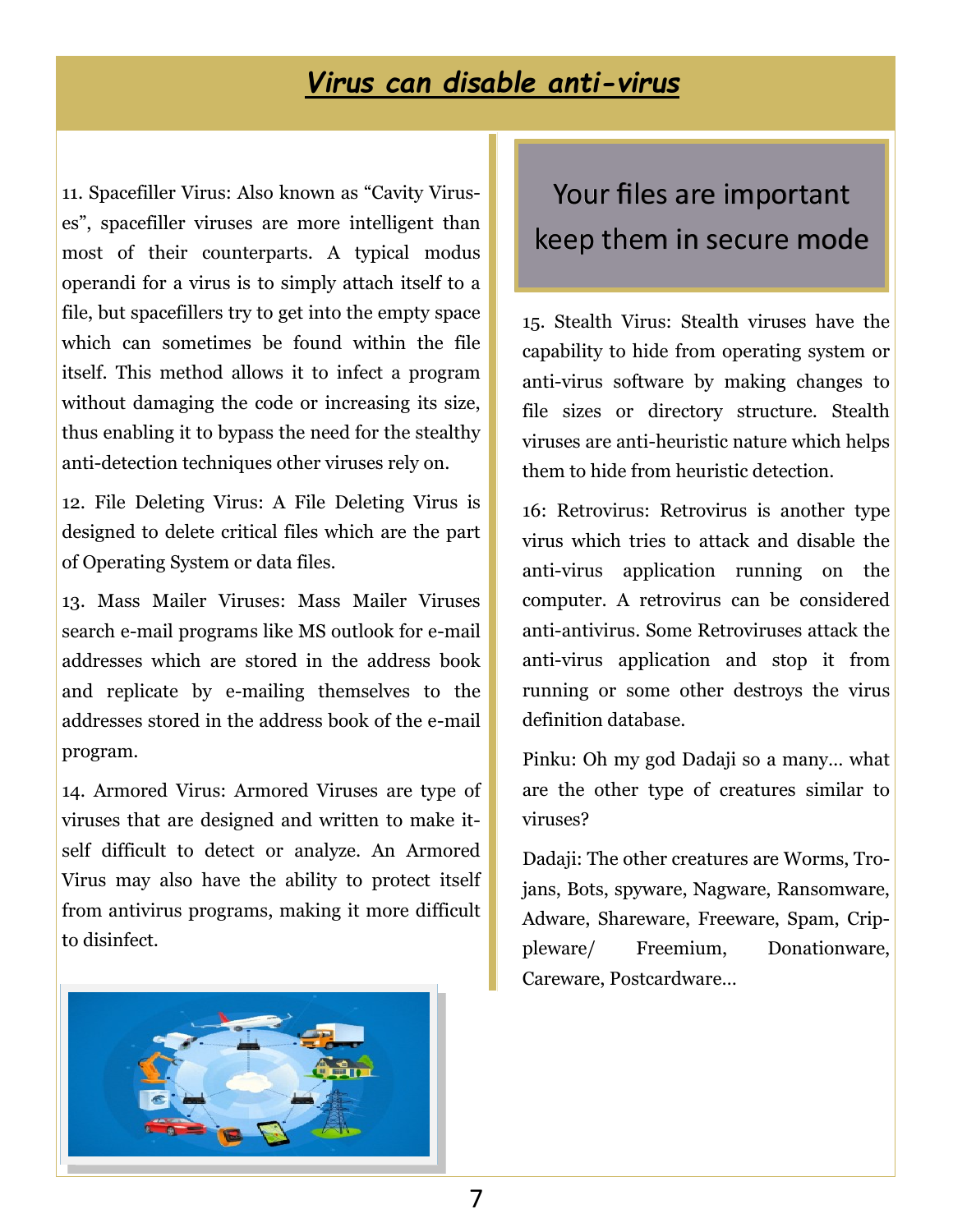### *Malware is Malicious Software*

Pinku: Can you explain each of these Dadaji?

Dadaji: Ok. Let's see each of these creatures in detail. But to understand each of these creatures you should know "what is malware".

Pinku: So what is Malware Dadaji?

Dadaji: Well! Malware (short for "**mal**icious soft**ware**") is a file or code, typically delivered over a network, that infects, explores, steals or conducts virtually any behavior an attacker wants. Though varied in type and capabilities, malware usually has one of the following objectives:

- $\Rightarrow$  Provide remote control for an attacker to use an infected machine.
- $\Rightarrow$  Send spam from the infected machine to unsuspecting targets.
- $\Rightarrow$  Investigate the infected user's local network.
- $\Rightarrow$  Steal sensitive data.

Pinku: So you are trying to tell me that virus is a malware and what about other creatures above are they malware too.

Dadaji: The definition of Malware as I have described you is malicious software. As long as the software program is intended for malicious jobs it is a malware. Viruses are a specific type of



# Use a good anti virus to protect your PC from infections

malware designed to replicate and spread and similarly all the other creatures I mentioned you are malwares.

Pinku: Understood Dadaji. Let's start with understanding worms.

Dadaji: Oh! Sure Pinku. A computer worm is a type of malware that spreads copies of itself from computer to computer. A worm can replicate itself without any human interaction, and it does not need to attach itself to a software program in order to cause damage. Computer worms could arrive as attachments in spam emails or instant messages (IMs). Once opened, these files could provide a link to a malicious website or automatically download the computer worm. Once it's installed, the worm silently goes to work and infects the machine without the user's knowledge. Worms can modify and delete files, and they can even inject additional malicious software onto a computer.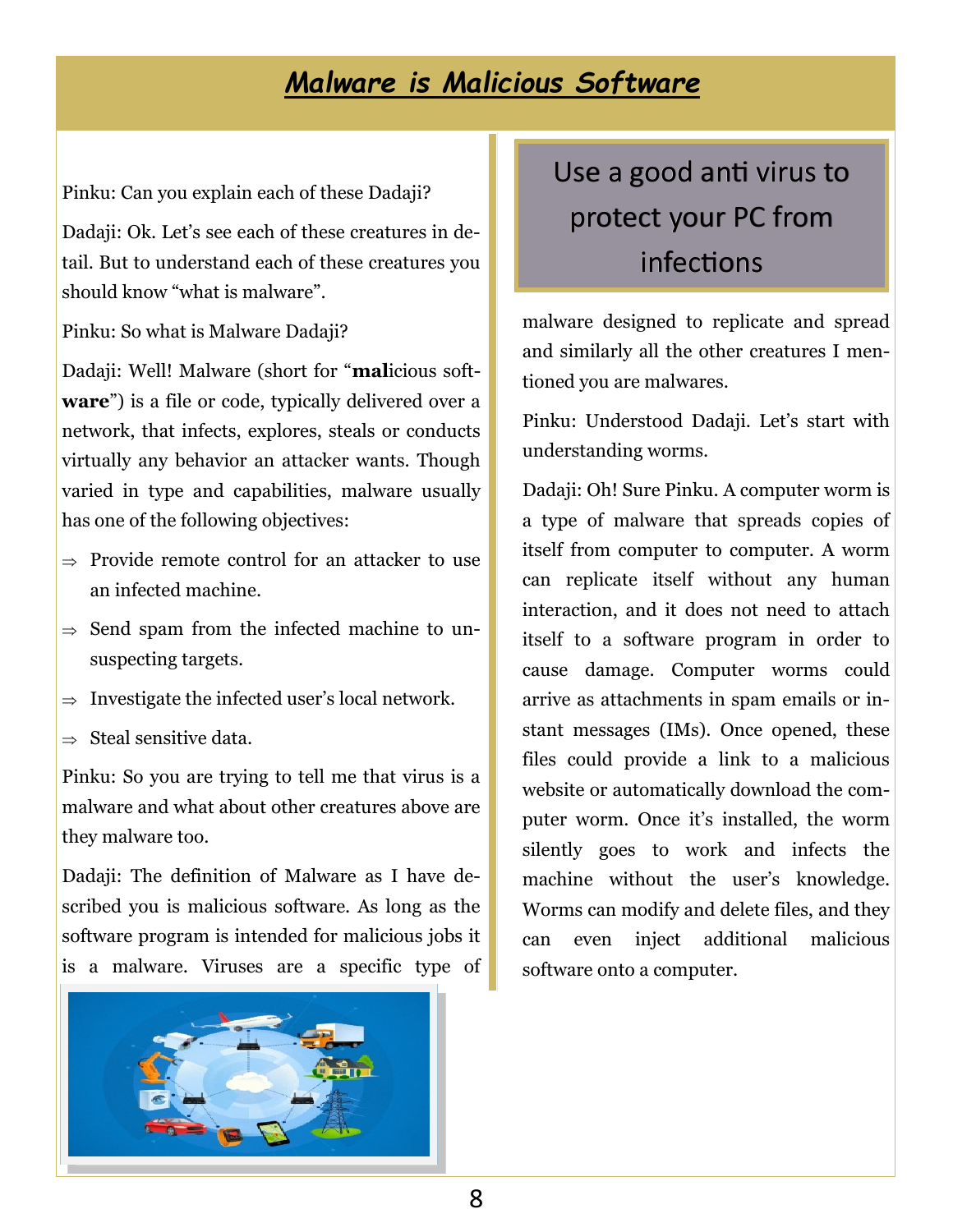### *Trojan is attached to a genuine program*

Worms can also steal data, install a backdoor, and allow a hacker to gain control over a computer and its system settings.

Pinku: Are you aware of any famous worm Dadaji?

Dadaji: Yes Pinku. It's called Stuxnet. Stuxnet is believed to be prepared by US and Israeli agencies to curb Iran's nuclear expansion. Stuxnet was designed to hit only one, very specific, target; the computers that controlled Iran's nuclear facility in Natanz, where international authorities suspected the country was working on its secret nuclear weapons program. Stuxnet was programmed to make the uranium enrichment centrifuges spin faster than they were supposed to, causing them to get out of control to the point of damaging them. The malware was so well programmed that its victims could do very little to stop it. In fact, they didn't even know the outages and disruptions were caused by a computer virus. FYI this was the first cyber weapon developed in the world and it was a worm. It's a very interesting story to read. Do take some time out to research on stuxnet on internet.

Pinku: Oh! Sure Dadaji. Now to our next topic; what is a Trojan Dadaji?

Dadaji: Borrowed from the story of the wooden



horse which Greeks used to enter the city of Troy, a Trojan similarly hides malware in what appears to be a normal file. Most Trojans are typically aimed at taking control of a user's computer, stealing data and inserting more malware on to a victim's computer. Trojans aren't just problems for laptop and desktop machines. They can also impact your mobile devices as well. Generally speaking, a Trojan comes attached to what looks like a legitimate program, however, it is actually a fake version of the app, loaded up with malware. The cybercriminals will usually place them on unofficial and pirate app markets for users to download.

Pinku: It's good that you compared Trojans with story of Trojan horse to better understand. Thank you Dadaji... What are the types of Trojans Dadaji?

Dadaji: Here you go Pinku:

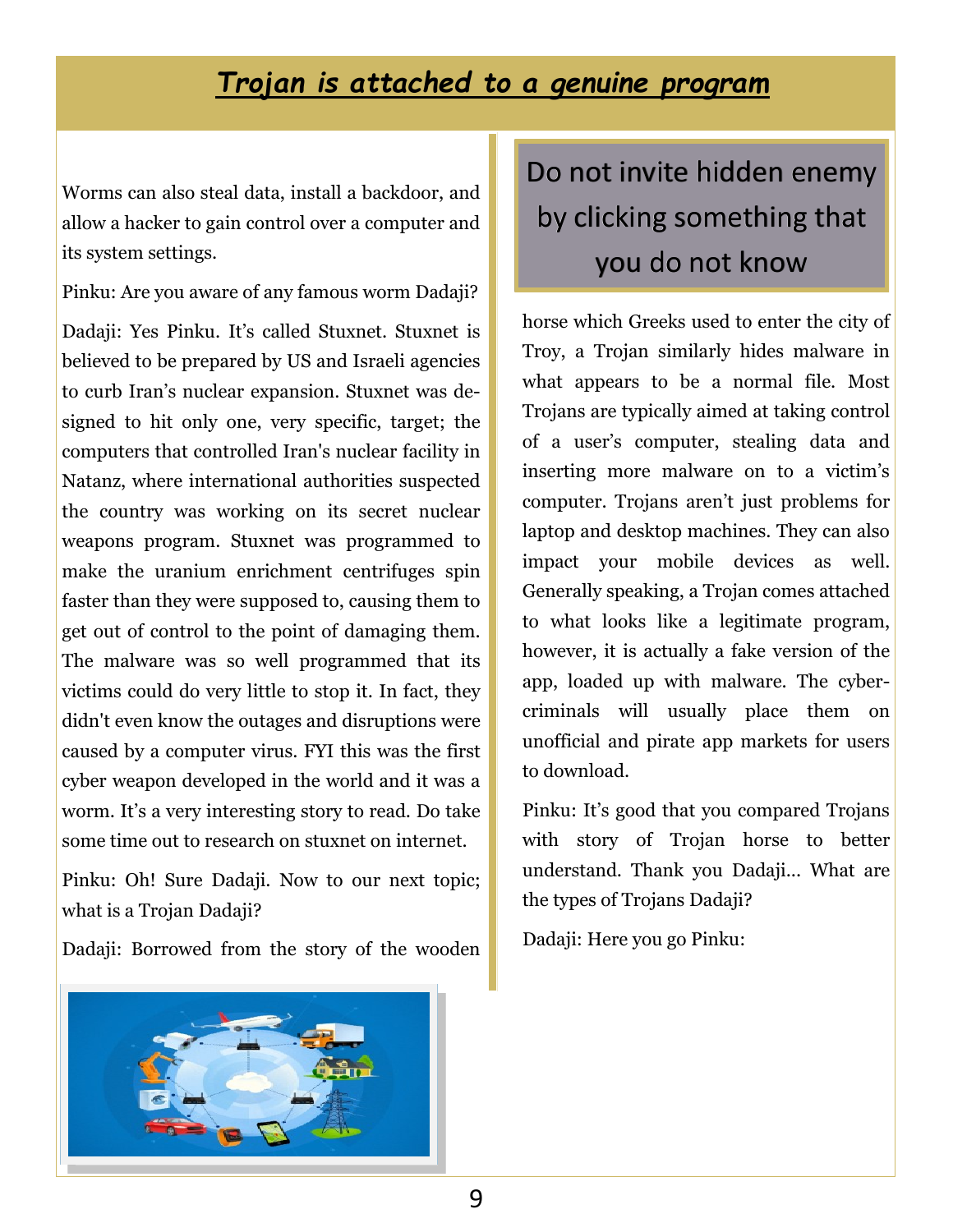### *Trojan attacks from backdoor*

- $\Rightarrow$  Backdoor Trojan: A backdoor Trojan gives malicious users remote control over the infected computer. They enable the author to do anything they wish on the infected computer
- $\Rightarrow$  Downloader Trojan: A Trojan Downloader is a malicious program typically installed through an exploit or some other deceptive means such as an Email attachment or Image
- $\Rightarrow$  Info stealer Trojan: An information stealer (or info stealer) is a Trojan that is designed to gather information from a system. The most common form of info stealer gathers login information, like usernames and passwords, which it sends to another system either via email or over a network. Other common information stealers, such as key loggers, are designed to log user keystrokes which may reveal sensitive information.
- $\Rightarrow$  Remote Access Trojan: A remote access Trojan (RAT) is a malware program that includes a back door for administrative control over the target computer. RATs are usually downloaded invisibly with a user-requested program such as a game or sent as an email attachment.
- $\Rightarrow$  Distributed Denial of Service (DDoS) Attack



### Be observant every time how your PC is behaving

Trojan: The goal of a DDoS Trojan is to cut off users from a server or network resource by overwhelming it with requests for service. While a simple denial of service involves one "attack" computer and one victim, distributed denials of service rely on armies of infected or "bot" computers able to carry out tasks simultaneously.

Pinku: So mostly a Trojan is used for backdoor entry to seek information from one or more computer to take remote access control. OK… you used some term called Bot's above and what is that Dadaji?

Dadaji: A bot (short for "robot") is an internet robot an automated program that runs over the Internet. Some bots run automatically, while others only execute commands when they receive specific input. There are many different types of bots, but some common examples include web crawlers, chat room bots, and malicious bots.

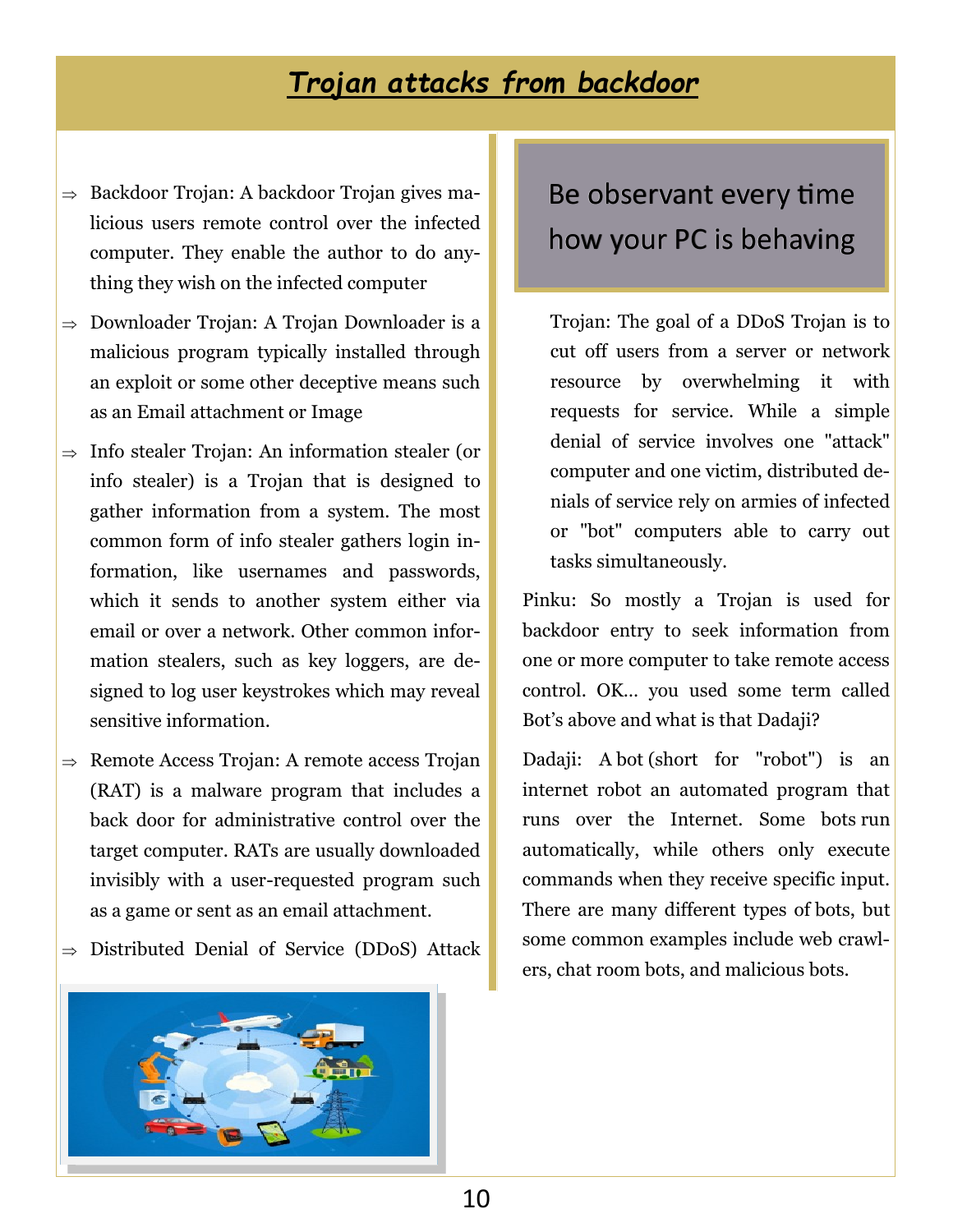### *Spyware gathers your personal information*

Pinku: Are there any good and bad bots Dadaji?

Dadaji: I wouldn't say a bot is a good or bad bot I only want to say this depends on how you use them. Good bots are beneficial to all online businesses. They help in creating the required visibility of the websites on the internet. When you search for a website or phrases related to the website's products or services, you get relevant results listed on the search page. This is made possible with the help of search engine spiders/bots, or crawler bots. In short, Pinku good bots are regulated. Bad bots, generally, don't play by the rules. They have a definitive 'malicious' pattern and are mostly unregulated. They can be sent by third-party scrapers or your competitors to steal content from your website.

Pinku: Can you give examples of sites which use bots?

Dadaji: Well! Facebook uses bots to grab the headline, first paragraph, and image from a story when you share it on your news feed. Meanwhile, Google uses bots to crawl and catalog the web so when you run a search, the site can deliver appropriate results.

Pinku: Hmm…who are mostly hit by bad bots



# Computers were born to solve problems

#### Dadaji?

Dadaji: Hackers use bots for all sorts of nefarious reasons, from lifting credit card numbers from an online store to scraping the text off an article and posting it on some random blog. Digital publishers, Travel sites, online stores, and real estate pages get hit hardest by bad bots.

Pinku: That was interesting insight you gave Dadaji. It's time now to discuss on Spywares. Tell me Dadaji what are they?

Dadaji: Spyware infiltrates your computing device, stealing your internet usage data and sensitive information. Spyware is mainly designed to gain access of your computer for the purpose of spying, often without your knowledge. Spyware gathers your personal information and relays it to advertisers, data firms, or external users. Usually it aims to track and sell your internet usage data, capture your credit card or bank account information, or steal your personal identity.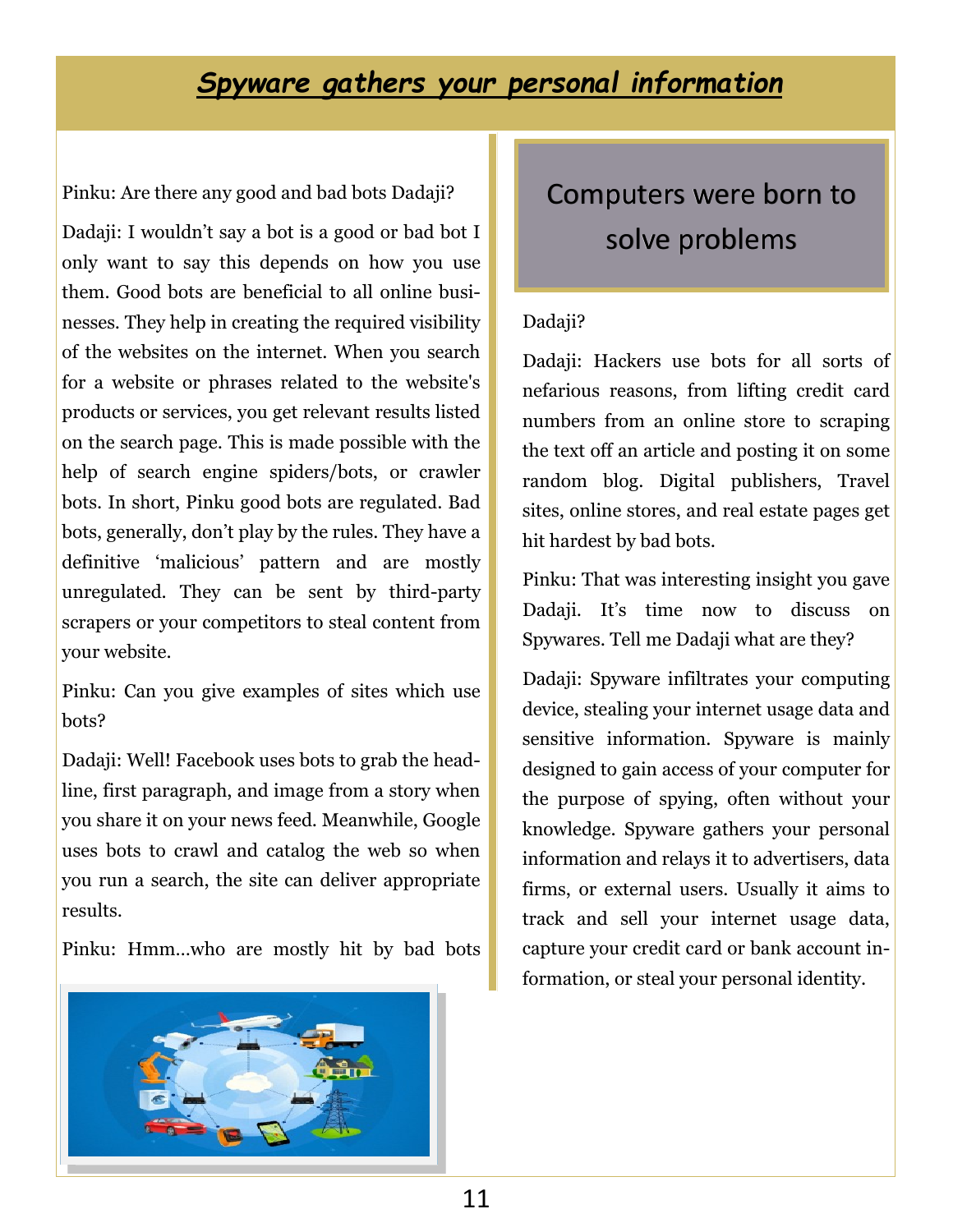### *Nagware Nag's you*

Spyware also monitors your login and password information, and spying on your sensitive information. Spyware is used for organizational purposes also for stealing data such as business plan, tender information and other such sensitive information.

Pinku: How does Spyware spy?

Dadaji: Spyware can use key loggers to obtain personal details such as the user's name, address, passwords, bank and credit information, and social security information. It can scan files onto the system's hard drive, watch other applications, install additional spyware, read cookies and modify the system's internet settings.

Pinku: That was useful information Dadaji. Now let's understand what a Nagware is?

Dadaji: As the name, Pinku its purpose is to nag or pester or annoy you time and again. Nagware is a software utility that "nags" users into upgrading or buying a premium version of software by sending constant pop-up messages or notifications. Software developers use Nagware as a marketing tactic to remind users to take advantage of special offers and purchase software. Nagware also call the user concentration on a specific content of a



# Good Computer codes written do good to society

software program. For example, when a license of a program is expired, Nagware automatically and continuously shows a pop up to remind you for renewing the service. Nagware is also used in blog or news websites where you will see webmasters use it for extending the email listing.

Pinku: Hmm… got it Dadaji. Now let's talk about Ransomware. Seems an interesting topic…

Dadaji: Yes Ransomware is very interesting topic indeed Pinku. As the name suggests, Ransomware is malicious software designed to block access to a computer system until a sum of money is paid.

Did you hear about "WannaCry"? Spread to more than 150 countries in a worldwide Ransomware outbreak which was the biggest cyber-attack. This malware encrypted data on infected computers and demanded a ransom roughly equivalent to £230 (\$300).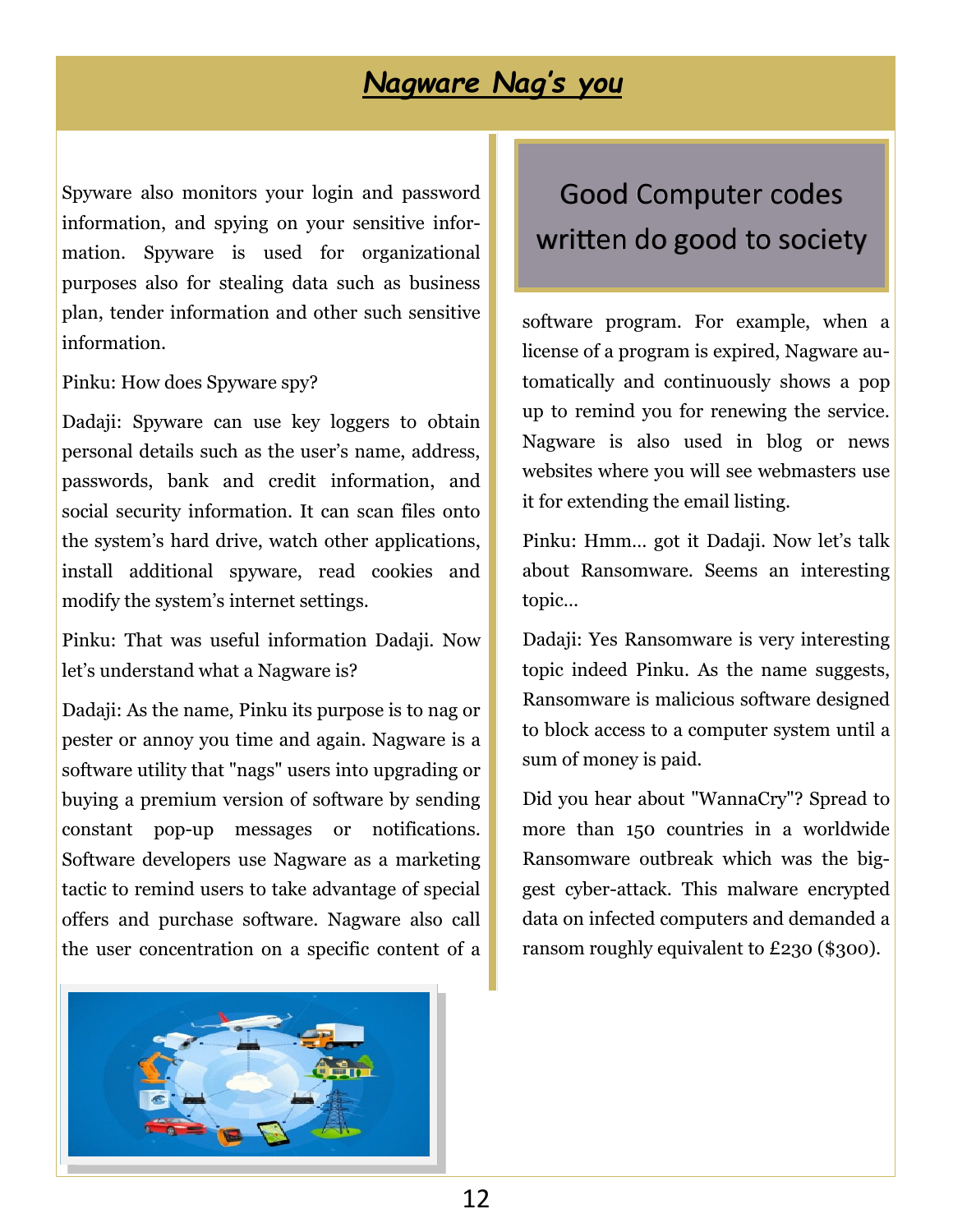### *Adware is advertising-supported software*

Pinku: WannaCry seems to be interesting tell me more Dadaji.

Dadaji: The attack was spread by various methods including phishing emails and on systems without up-to-date security patches. It mainly affected the National Health Service in UK. In detail, WannaCry was a Ransomware worm that spread rapidly through across a number of computer networks in May of 2017. After infecting Windows computers, it encrypts files on the PC's hard drive, making them impossible for users to access, and then demands a ransom payment in bitcoin (which is a form of alternate currency) in order to decrypt them.

Pinku: Hmm… my my… why people do such things Dadaji? Lest, lest discuss our next topic which is Adware…

Dadaji: Adware is the name given to programs that are designed to display advertisements on your computer, redirect your search requests to advertising websites and collect marketing type data about you for example, the types of websites that you visit so that customised adverts can be displayed. Adware that collects data with your consent should not be confused with spyware programs that collect information, without your



# Simple electronics make powerful computers

permission. If Adware does not notify you that it is gathering information, it is regarded as malicious then.

Pinku: How adware can be used for negative purposes Dadaji?

Dadaji: Well! a visit to an infected website can result in unauthorized installation of Adware on your machine. Hacker technologies are often used. For instance, your computer can be penetrated via browser vulnerability, and Trojans that are designed for stealthy installation can be used. Adware programs that work in this way are often called Browser Hijackers.

Pinku: Hmm… so you are asking me to be cautious Dadaji and not to visit sites which are not of any use to me.

Dadaji: Exactly Pinku. There are alluring sites which can be of great harm to you.

Pinku: Ok! Let's move on to our next topic Dadaji what is a Shareware?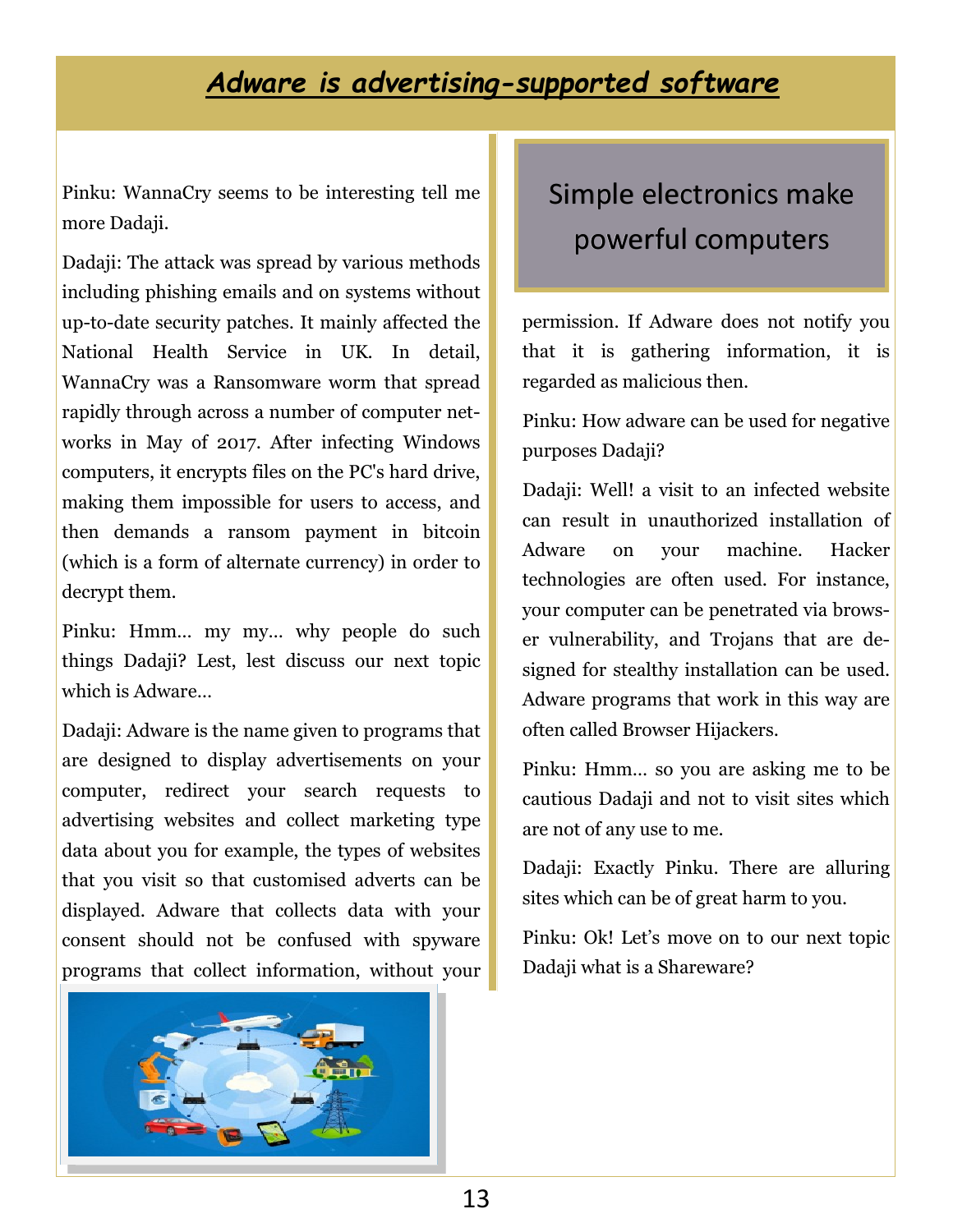### *Shareware is distributed free on a trial basis*

Dadaji: Shareware is software that is distributed free on a trial basis with the understanding that the user may need or want to pay for it later. Some software developers offer a shareware version of their program with a built-in expiration date. Shareware is also popular with gamers, as it gives them a chance to try a new game on a limited basis before purchasing the full version. It is also called as Demoware or trial software.

Pinku: Is Shareware harmful Dadaji.

Dadaji: Well Shareware is not harmful because usually they are copyrighted and are issued for commercial purpose. However, if the intent of individuals or companies who deliver shareware is bad, they can send malware in any form, (such as virus/worm/spyware) for malicious purpose into your computer.

Pinku: Hmm… makes sense. Ok, Dadaji now tell me what is a freeware then?

Dadaji: Well! Freeware is software that is available for use at no monetary cost. In other words, while freeware may be used without payment it is most often proprietary software, and usually modification, re-distribution or reverseengineering without the author's permission is



# "The computer is down" is the most feared scenario

#### prohibited.

Pinku: Then what is the difference between shareware and freeware?

Dadaji: You already know the difference. The freeware is free for life and shareware is free only for the trial period.

Pinku: Ha! How harmful is then freeware?

Dadaji: Well! Similar to Shareware, Freeware also usually are copyrighted which is made available for use free. Let us see some of the features of freeware which can be harmful too:

- Freeware's might be malwares as well. You never know.
- When the software is freely available, often developers will use advertising banners placed in the software which can nag you.

Pinku: Hmm…What might be the cons for using freeware then Dadaji?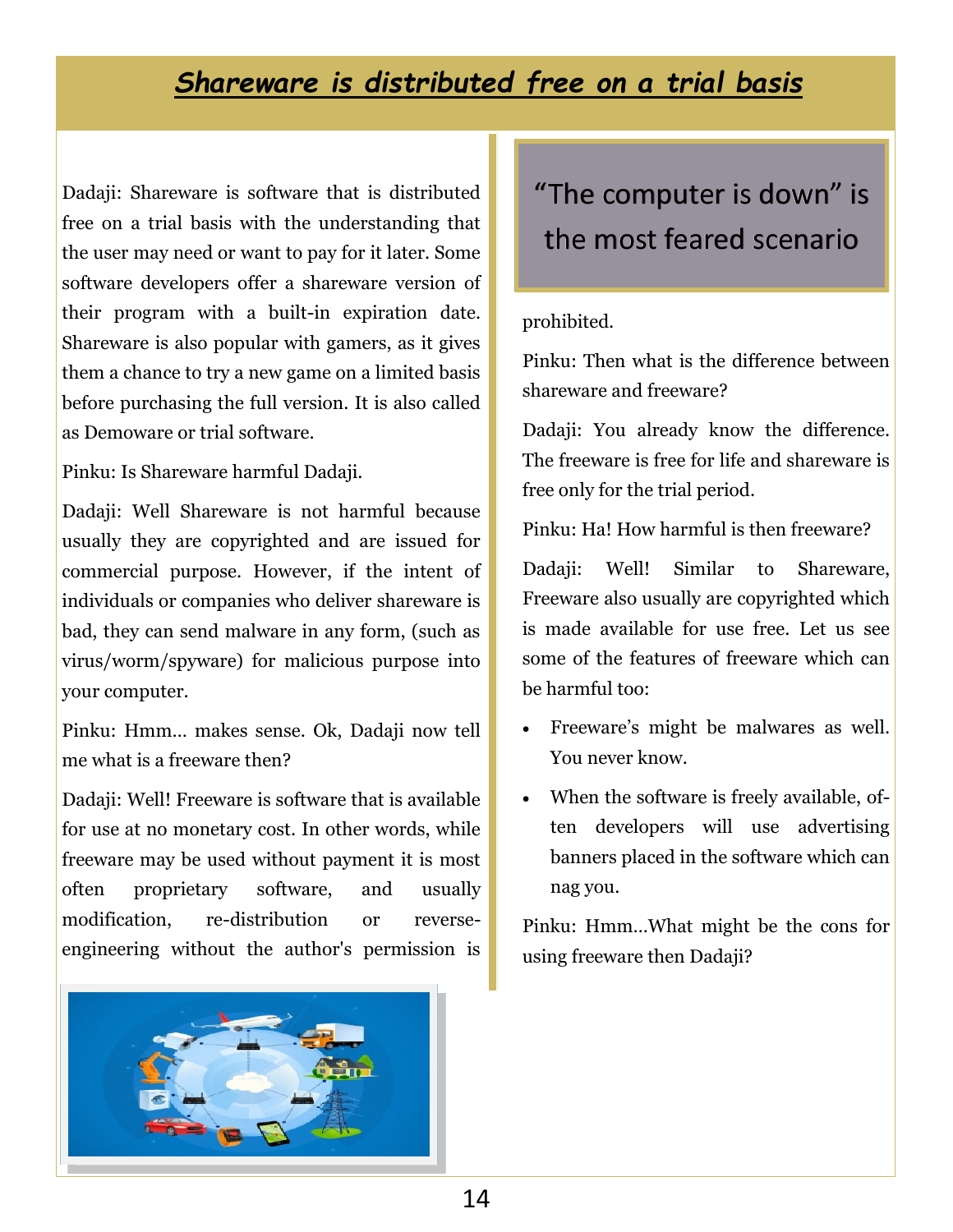### *Spams are always irrelevant to you*

Dadaji: Let us see some of the cons:

- $\Rightarrow$  Unfortunately most free or open source software is provided without support. This means that if you have a problem with the software the developer might or might not feel like helping you with that problem.
- $\Rightarrow$  Some awesome geeks come up with fantastic software but they often lose interest or simply have no time to update or develop the software further.
- $\Rightarrow$  Most developers that provide open source or free software don't waste time on the user interface. That means that the software might not look too fancy, in fact it will be plain and simple.

Pinku: Lest, if they are really useful, the cons are still OK at least they are available free… J…Let us get ahead Dadaji with our next topic what is a spam?

Dadaji: Spams are irrelevant or unsolicited messages sent over the Internet, typically to a large number of users, for the purposes of advertising, phishing, spreading malware, etc. If you observe, most of the emails such as yahoo come with spam filters/folders for better mail reading experience. Pinku: What are the effects of spam Dadaji?



# Computers are susceptible to deceases called the viruses, Trojans etc.

Dadaji: Here are some of the effects of Spam:

- $\Rightarrow$  Wading through spam to find the legitimate email takes time, especially if you get a lot of them.
- $\Rightarrow$  Reduces your Internet speed to a great extent.
- $\Rightarrow$  Steals useful information like details on you Contact list.
- $\Rightarrow$  Alters your search results on any search engine.
- $\Rightarrow$  For a business owner, spam wastes workers' time and productivity and increases expenses because it consumes helpdesk and IT resources to deal with it.
- $\Rightarrow$  Some spam carries email attachments that if opened can infect your computer with viruses or spyware. Spam can also be used to mass mail 419 scams or phishing emails.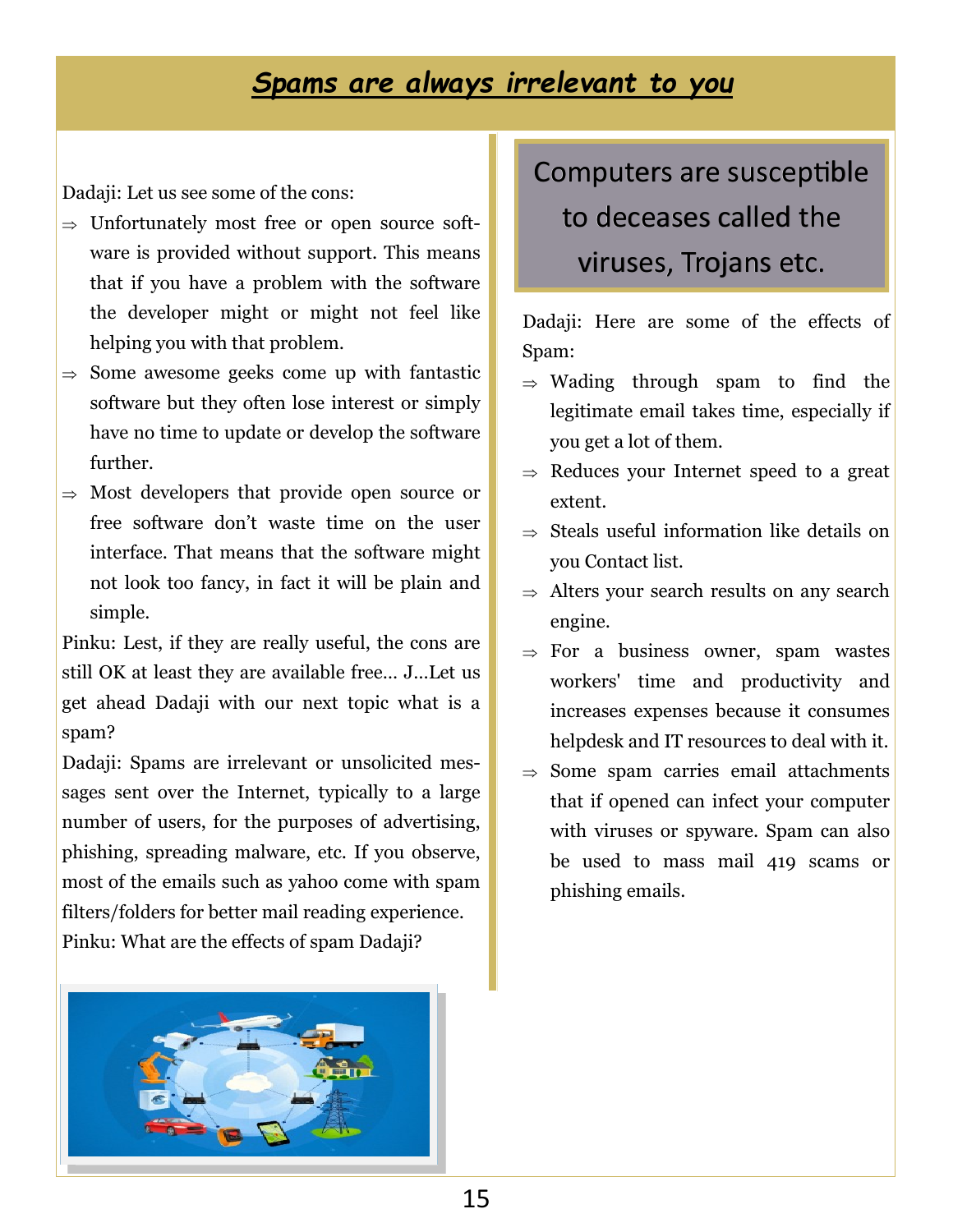### *Crippleware is half software*

Pinku: What are these mass mail 419 scams Dadaji? Seems interesting…

Dadaji: Well! Pinku greed is something which is not at all good for any human. Nigerian scammers once took advantage of greedy one's with their tricky mass mails. The Nigerian scammers used to send mass emails to fraud people who were greedy and fall victim to their tricks. These were also called advanced fee scams, where a mail recipient is lured with huge money such as inheritance, or awards or lottery by paying advance money to receive the honors. The mailers would flee with your advanced money paid leaving you nothing. The name 419 refers to Nigerian criminal code for fraud.

Pinku: Ah! I Understood Dadaji. I always knew this that nothing comes free. If we put in our efforts and earn money, such money would stay with us long isn't it Dadaji.

Dadaji: Absolutely PinkuJ. Also, don't fall prey where people will lure you and ultimately you lose your hard earned money.

Pinku: Yes Dadaji I will always remember this. Now let's discuss our next topic which is Crippleware.



# Computers does not understand civilizations but codes

Dadaji: To make you understanding easy i would define Crippleware as a crippled/ deliberately limited version of the full software package or hardware device. Crippleware is any software program that cannot be fully utilized until the user registers or, in the case of Shareware, purchases the program. To make it more simple, in Crippleware, functionalities such as printing or the ability to save files are disabled. There is a similar business model used in IT industry termed as Freemium. A small difference I assume is Crippleware will omit or restrict features that are needed for basic operations in the application whereas, Freemium tempts users to pay who like the basics model but "want more" or need advanced versions of this feature.

Pinku: So what's wrong with Crippleware or Freemium's?

Dadaji: Once again Crippleware and Freemium since they are free, versions of these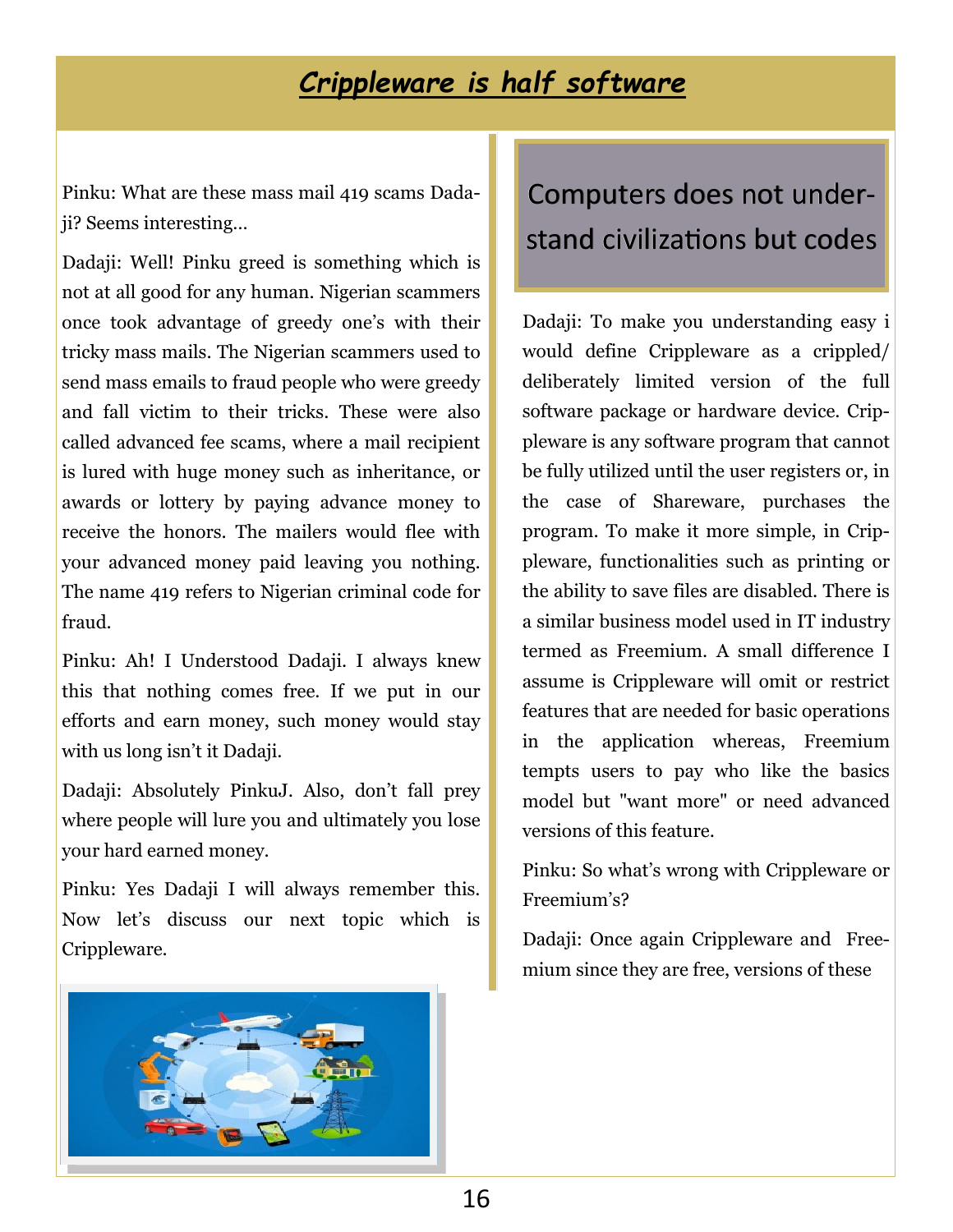### *Postcardware comes with licensing agreement*

software programs can have possible mix of spyware or worms in it. Hence, read a bit of background of the companies which issue Crippleware or Freemium's.

Pinku: Hmm… Ok! Let's now talk about Donationware…

Dadaji: Donationware is software that is free to use, but encourages users to make a donation to the developer/some cause. Donationware is put out in the spirit that if you use it regularly, you should make a donation.

Pinku: Since it is free there can be viruses, spywares or worms in it right Dadaji?

Dadaji: Could be… not all Donationware have it. Now let me finish explaining you the last ware that I am aware about called Postcardware. It is also called just Cardware, is software similar to shareware, distributed by the developer on the condition that users send the developer a postcard. Basically, the developer enjoy receiving postcards from all over the world and think it's a nice way for users to show appreciation without becoming poor sending a postcard is cheap anywhere in the world. It's again a type of freeware so I need not have to explain you what's



# Computers cannot dream for you

#### wrong.

Pinku: You exquisitely explained the basics Dadaji. Now, I want to listen more stories and if you could also give scenarios of computer frauds.

Dadaji: Oh! Sure Pinku. Let me start with story of Melissa Virus; it was a macro virus that was distributed as an e-mail attachment. When opened, it disabled a number of safeguards in Word 97 or Word 2000, and, if the user had the Microsoft Outlook e-mail program, caused the virus to be resent to the first 50 people in each of the user's address books. Melissa arrives in an attachment to an e-mail note with the subject line "Important Message from the name of someone [," and body text that reads "Here is that document you asked for...don't show anyone else ;-)". The attachment is often named LIST.DOC. If the recipient clicks on or otherwise opens the attachment, the infecting file is read to computer storage.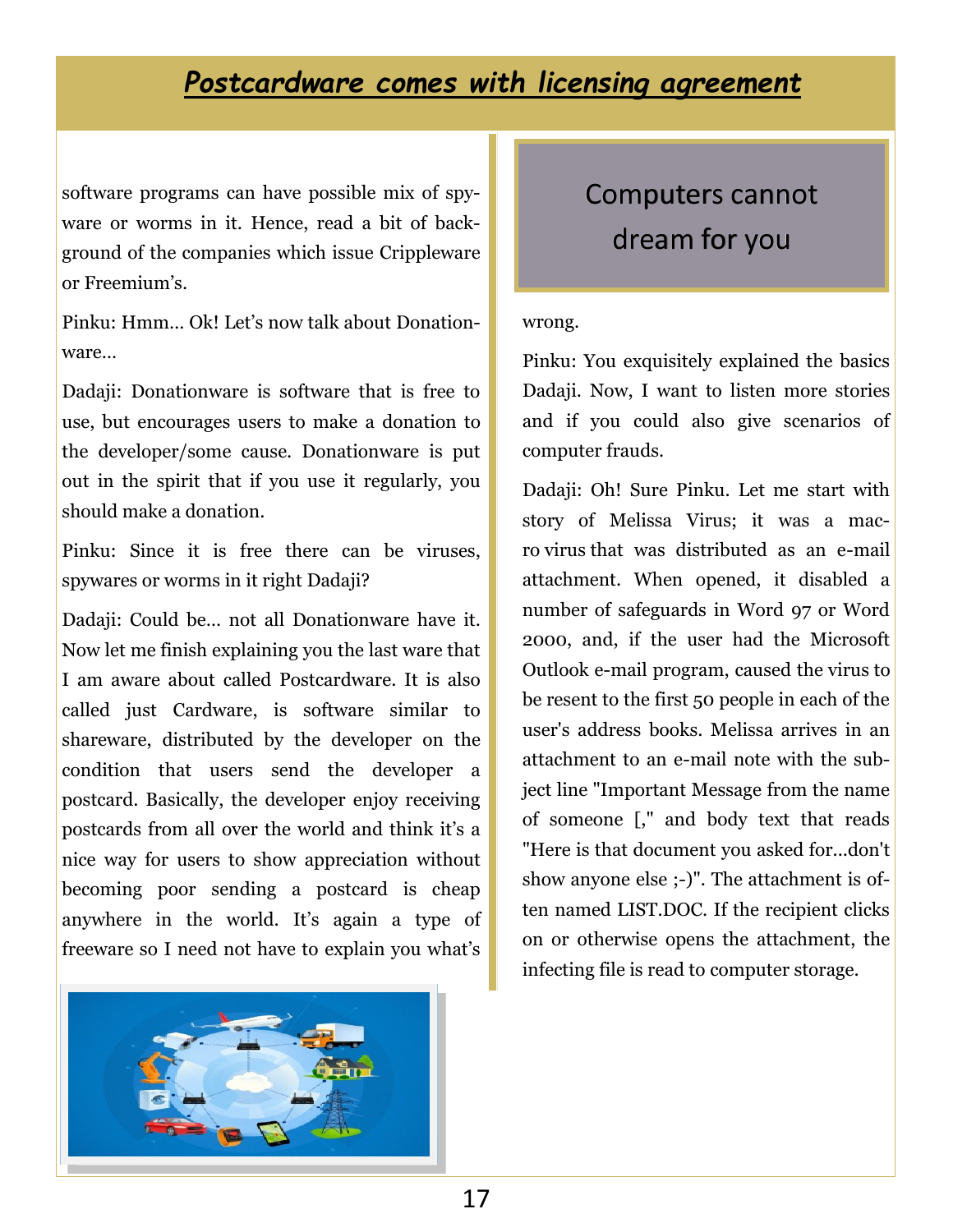### *I Love you virus was a worm*

Pinku: That was interesting… tell me more Dadaji…

Dadaji: Similar to Melissa, "Iloveyou" virus was created even though those who written it denied that they were not even aware of Melissa. The Iloveyou virus also known as the love letter virus was actually a computer worm originating in the Philippines. The worm was reported to have come from a couple of the ages 23 and 27 after a raid of their Apartment in Philippines. The virus arrived in an email with the subject line of "ILOVEYOU" with an attachment "LOVE-LETTER-FOR-YOU.TXT.vbs" that people were encouraged to open, since the ".vbs" suffix was not visible, thus seeing the ".TXT" suffix. The message body is "kindly check the attached Love letter coming from me." Love letter searches for files to modify, mostly by replacing those files with a copy of itself. If the file has a .vbs or .vbe extension, it will simply overwrite the files. If they have the extensions js, jse, css, wsh, sct, or hta, it will overwrite the file as well as the extension, changing it to .vbs, but retaining the original name (program.js becomes program.vbs). For .jpg or .jpeg files, it overwrites them, retains the original file name and extension, but adds .vbs to the extension (picture.jpg



# Your brain is the biggest computer identified

becomes picture.jpg.vbs). Mp3 and mp2 files are not overwritten, but rather hidden. Love letter opens the Outlook email program and scans for email addresses in the Address book. It sends the email with an attached copy of itself. This is what Melissa did. The virus has caused companies, governments, and end-users extreme grief shutting down mail systems, mail servers, and bank systems.

Pinku: Hmm… what's the next story Dadaji?

Dadaji: Well next I am going to tell you about a worm by name Code Red. Code Red was a computer worm observed on the Internet in 2001. It attacked computers running Microsoft's IIS web server. The Code Red worm was first discovered and researched by eEye Digital Security employees Marc Maiffret and Ryan Permeh. They named it "Code Red" because Code Red Mountain Dew was what they were drinking at the time.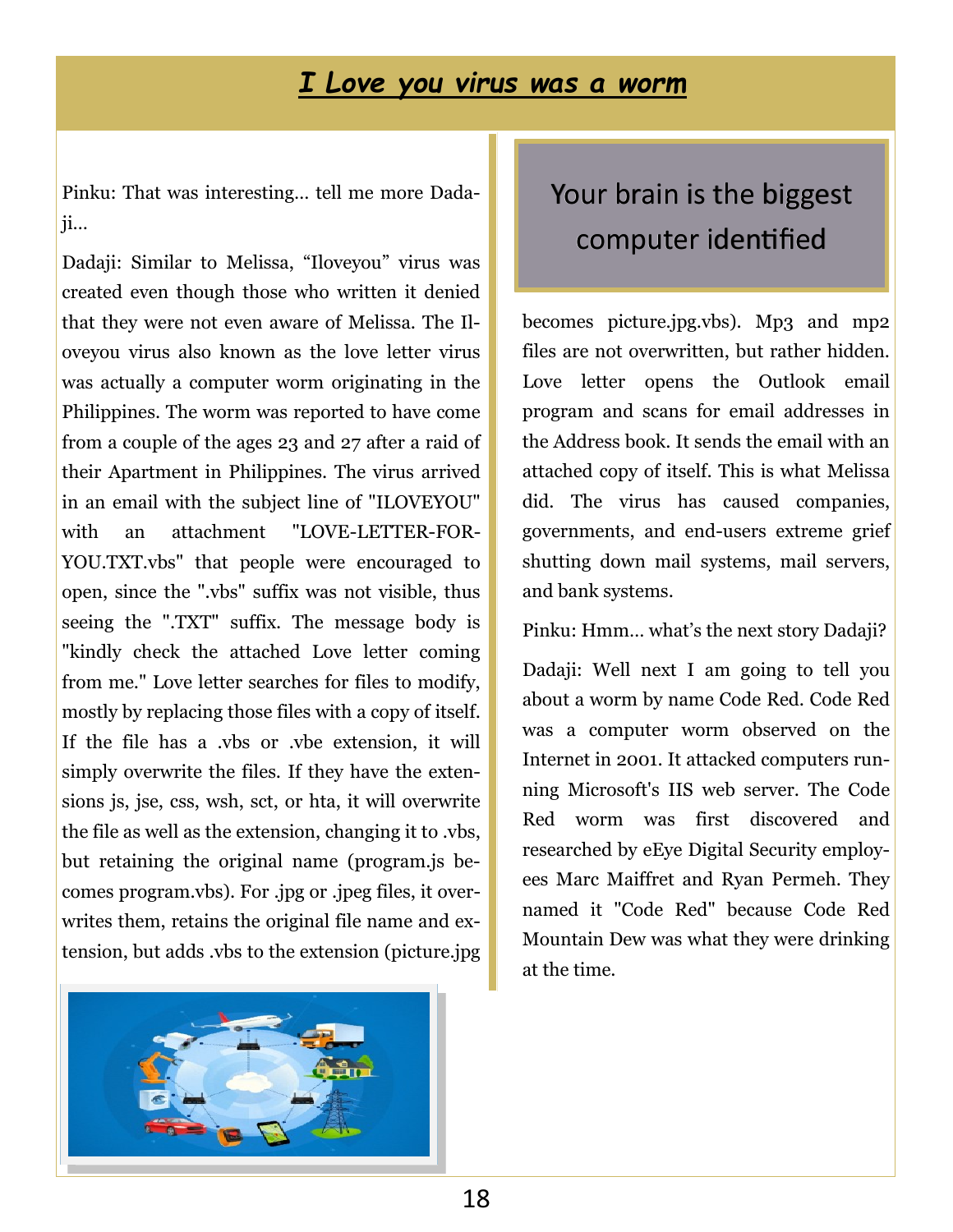### *Nimda was actually opp. of Admin*

Code red exploited an operating system vulnerability that was found in machines running Windows 2000 and Windows NT. The vulnerability was a buffer overflow problem, which means when a machine running on these operating systems receives more information than its buffers can handle; it starts to overwrite adjacent memory. Code red not only disrupted around 300000 computers but also tried DDoS (Distributed denial of service) attack on the whitehouse.gov site.

Pinku: Oh my god! Why people write such programmed viruses and worms Dadaji?

Dadaji: Well! They are usually written to exploit someone for something. Oh I forgot to tell you that after Code Red came another worm named Code Red II causing possible billions of dollars of damage in the summer of 2001. It is also one of the few worms able to run entirely in memory, leaving no files on the hard drive or any other permanent storage.

Pinku: Was this worm detectable Dadaji?

Dadaji: Well! That was the biggest problem with this worm. It was not easily detectable. Also, I forgot to mention Pinku that this worm required around 2 billion USD to clean up.



# A Computer programming comes with bugs as a package

Pinku: Ok! Let's move on Dadaji what is our next virus/worm/Trojan that caused havoc/ losses…

Dadaji: Let us know talk about Nimda Virus. Another virus to hit the Internet in 2001 was the Nimda (which is admin spelled backwards) worm. Nimda spread through the Internet rapidly, becoming the fastest propagating computer virus at that time. In fact, it only took 22 minutes from the moment Nimda hit the Internet to reach the top of the list of reported attacks. The Nimda worm created a backdoor into the victim's operating system and took control of victim's computer. Rather i would say Nimda now also become the admin (/users) of the computer it attacked. The virus caused \$635 million worth of damages in 2001 and caused Internet browsing time to slow significantly.

Pinku: Why do people release such viruses?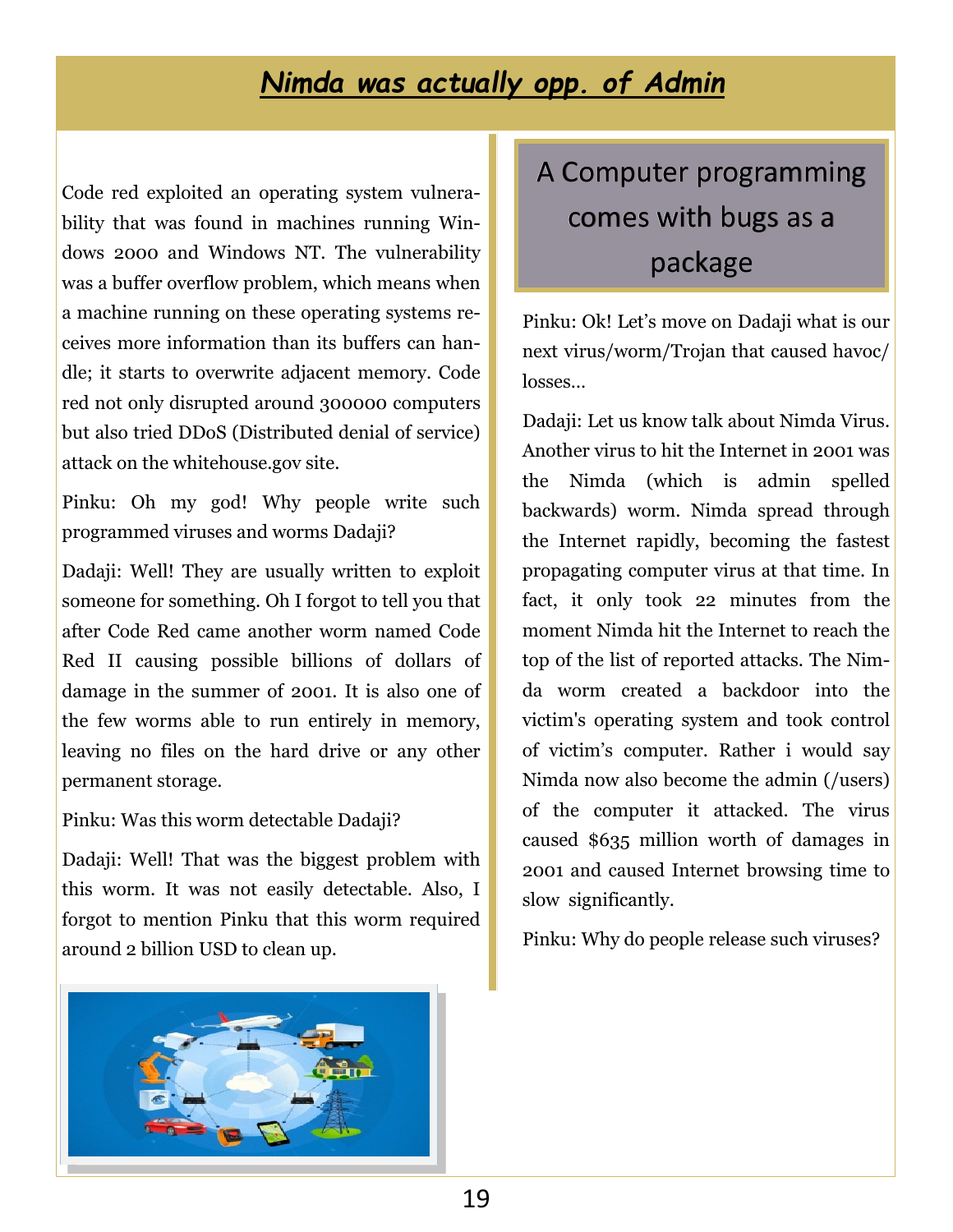### *SQL Slammer caused a denial of service*

Dadaji: There are hundreds of thousands of viruses out there and they often are designed for different objectives such as

- To take remote control of victims computer and use it for specific tasks
- To get ransom
- To theft personal data or sensitive information (Tender information, business plans, Commercial card details (credit/debit cards), passwords…)
- To prove a point, to prove it can be done, to prove ones skill
- To cripple a computer or network
- To take revenge
- To protect one's own business (as you now know the example of Basit and Amjad's "Brain")

Pinku: You summarized it all Dadaji…Let us get ahead Dadaji.

Dadaji: Let me now talk about "SQL Slammer" spread in the year 2003. It spreads by scanning the Internet for vulnerable systems, and it is this scanning activity that has degraded service across the entire Internet. Taking 15 minutes to spread



# Secure your computers with strong passwords

worldwide, the SQL Slammer worm was one of the largest and fastest spreading worms ever. For this reason, some have described Slammer as the first "Warhol worm" (had its 15 minutes of fame). The virus was infected around 350,000 computers. Some of the major damages it has done:

- In the United States, Windows XP activation servers in Redmond, Washington were taken offline.
- Continental Airlines resorted to pens and paper to record reservations and tickets. The airline had to delay and cancel some flights, though no delays lasted more than 30 minutes.
- A majority of Bank of America's ATMs were rendered as useless for the whole day. Washington Mutual's ATMs and other bank services were unavailable for most of the day.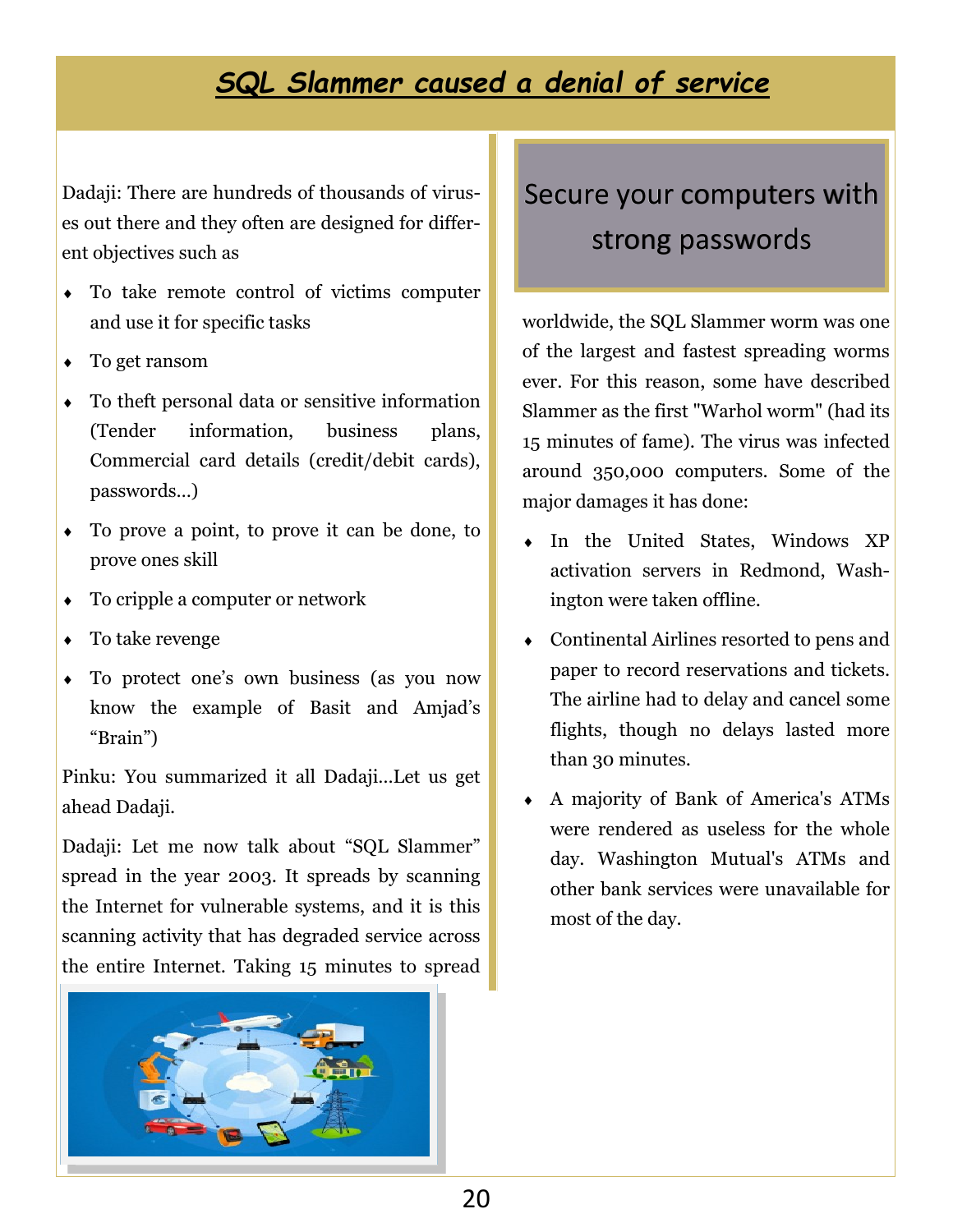### *Lovsan is a network worm*

- Customers of the Canadian Imperial Bank of Commerce in Toronto were unable to withdraw money using ATMs.
- The U.S. departments of State, Agriculture, Commerce and Defense were infected with the worm.
- The Emergency 911 network was down for some time.
- South Korea was particularly hit hard by the worm. The Korean media claimed that the entire Internet infrastructure was knocked out. Customers of the ISP KT Freetel Corp and SK Telecom lost their internet connections.
- In Portugal, more than 300,000 customers of Cable ISP Netcabo lost internet access.

Pinku: Oh! My my so much of damage... Tell me more Dadaji.

Dadaji: Well now it's time to talk about Blaster, also known as Lovsan or LoveSan 3a1. This worm came from United States on August 11, 2003, and only affected computers with operating systems that had Windows 2003/XP/2000/NT. Blaster was a worm which exploited vulnerability in Windows 2000, Windows XP, and Windows NT systems to propagate itself by spreading and



# Do not fall for offers that you don't know or don't understand

executing a file named Msblast.exe on infected systems. The Blast worm was programmed to coordinate infected systems in launching a denial of service attack against the web site windowsupdate.com. Microsoft Security Bulletin MS03-026 explains the Windows vulnerability exploited by the Blaster worm and provides patches for affected systems. Blaster contained the message in your code: "I just want to say I love you San!" (We still do not know who San is) and added, "Billy Gates, why do you make this possible? Stop making money and fix your software. 2 Billion Computers had been infected with a self-replicating worm known as Blaster. .

Pinku: I think I understood most of the worms/Trojans/viruses. Let's discuss something new Dadaji, may be about frauds in computer.

Dadaji: Oh! Sure Pinku…! Do you know what Phishing is?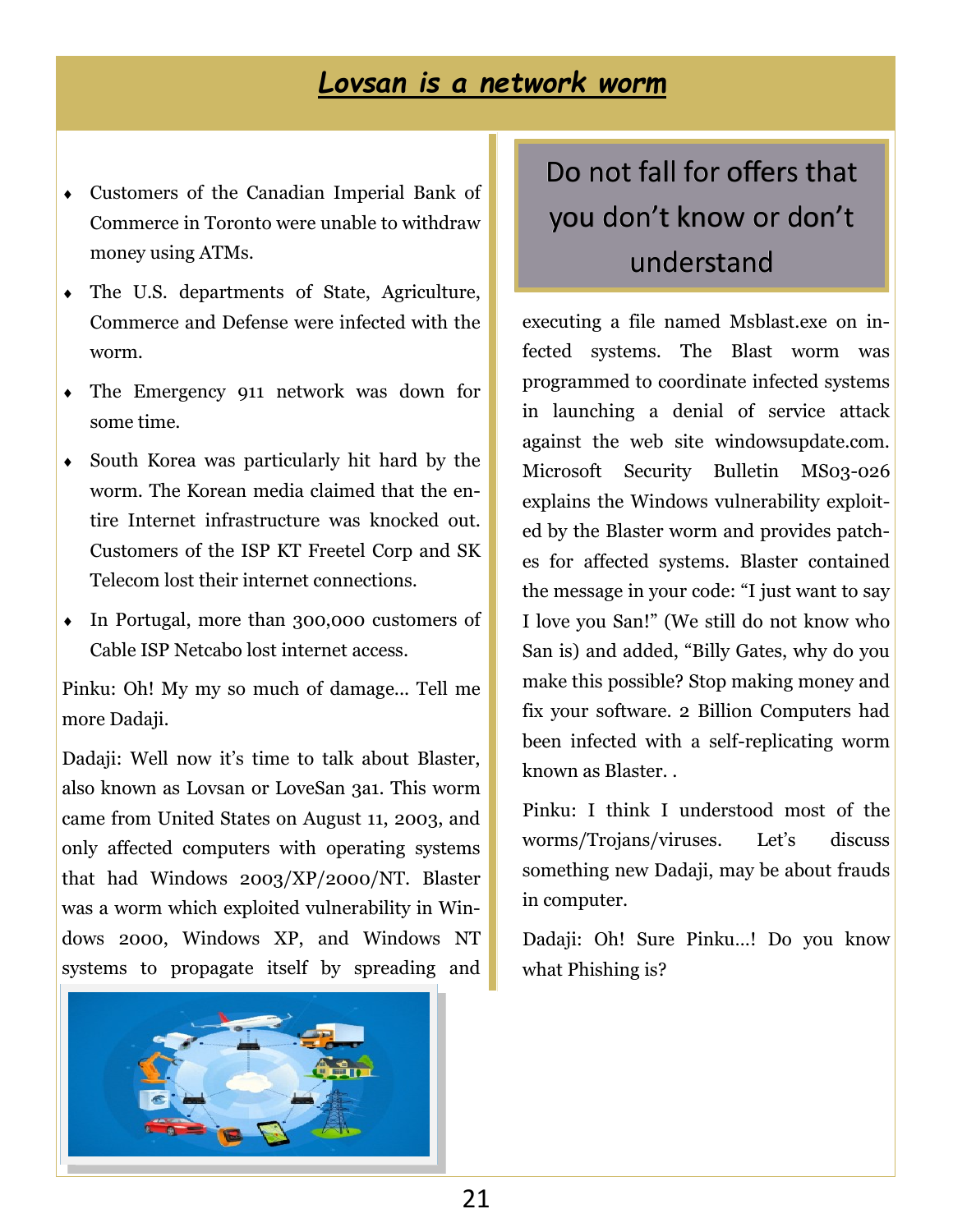### *Phishing is attack more*

Pinku: Oh Yes Dadaji, my computer teacher taught me this. Phishing dupes a victim into opening an email, instant message, or text message that either has a "malware" or a "lure" which makes victim lose money.

Dadaji: That's great… you know it all. Do you know Pinku that phishing is a numbers game. An attacker sends out thousands of fraudulent messages but, only expect a small percentage of recipients fall for the scam. There are several techniques attackers use to increase their success rates. For example, they will go to great lengths in designing phishing messages to mimic actual emails from a spoofed organization, using the same phrasing, typefaces, logos, and signatures which make the message appear legitimate. Let me show you an example of a phishing mail:

#### **My School**

**To me,**

**Subject: Important! Your password will expire in 1 day.**

**Dear Network user,** 



# Let your computer block the pop ups as they are most likely loaded with viruses

This mail is meant to inform you that your School network password will expire in 24 hours. Please follow the link below to update your password.

[www.Pwdrenewalschoolname.com/renewal](http://www.Pwdrenewalschoolname.com/renewal)

**Thank you School Name (with Logo)**

Here two things can happen if you open the link

- $\Rightarrow$  When you supply your original username and password, the hacker can use this information to get into your school network using your password.
- $\Rightarrow$  A malicious script activates in the background to hijack school network.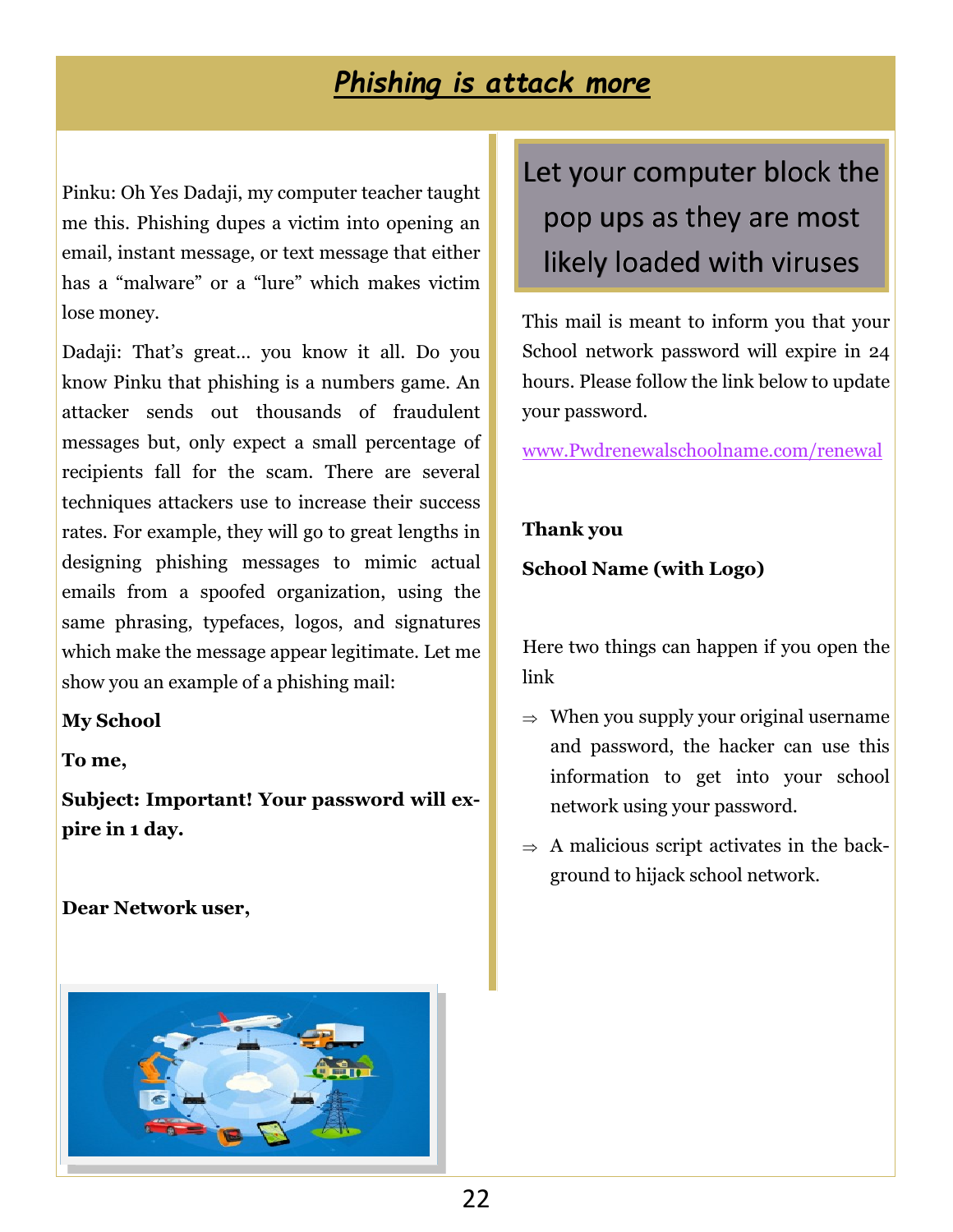### *Phishing is attack more*

You have to observe two important things in the above mail; one attacker will usually try to push users into action by creating a sense of urgency and two, threaten that the account will expire soon. Applying such pressure causes the user to be less diligent and more prone to error. If you are observant Pinku, you will see that the links inside messages will resemble legitimate counterparts, but typically have a misspelled domain name or extra subdomains. In the above example, the [www.Pwdrenewalschoolname.edu/renewal](http://www.Pwdrenewalschoolname.edu/renewal)

#### URL was changed to

[www.Pwdrenewalschoolname.com/renewal.](http://www.Pwdrenewalschoolname.com/renewal) 

Similarities between the two addresses offer the impression of a secure link, making the recipient less aware that an attack is taking place. Usually schools and educational websites end with .edu meaning education and.com meaning company. Similarly Pinku, you should also know that official government websites end with .gov, .org means organizations so and so forth.

Pinku: Ah! So much of fraud... Tell me more Dadaji.

Dadaji: Did you hear the term Vishing?

Pinku: No Dadaji… but it must be similar to



# Do not fall victim for lucrative offers you receive through mails

#### Phishing.

Dadaji: Absolutely. The term Vishing comes from voice or voip Phishing. A Vishing attack can be conducted by voice email, VoIP (voice over IP), or landline or cellular telephone. Vishing is fraudulent practice of making phone calls or leaving voice messages claiming to be from reputable companies in order to induce individuals to reveal personal information, such as bank details and credit card numbers and fraud the victim.

Pinku: Oh! So I should be careful with my telephone as well…

Dadaji: Yes Pinku you should be. Let me now tell you what a information warfare is all about. Gathering of information to distort somebody or somebodies plans by doing alterations via communication infrastructure, composed of networks of computers, routers, telephone lines, fiber optic cable, telephones, televisions, radios, and other data transport technologies and protocols.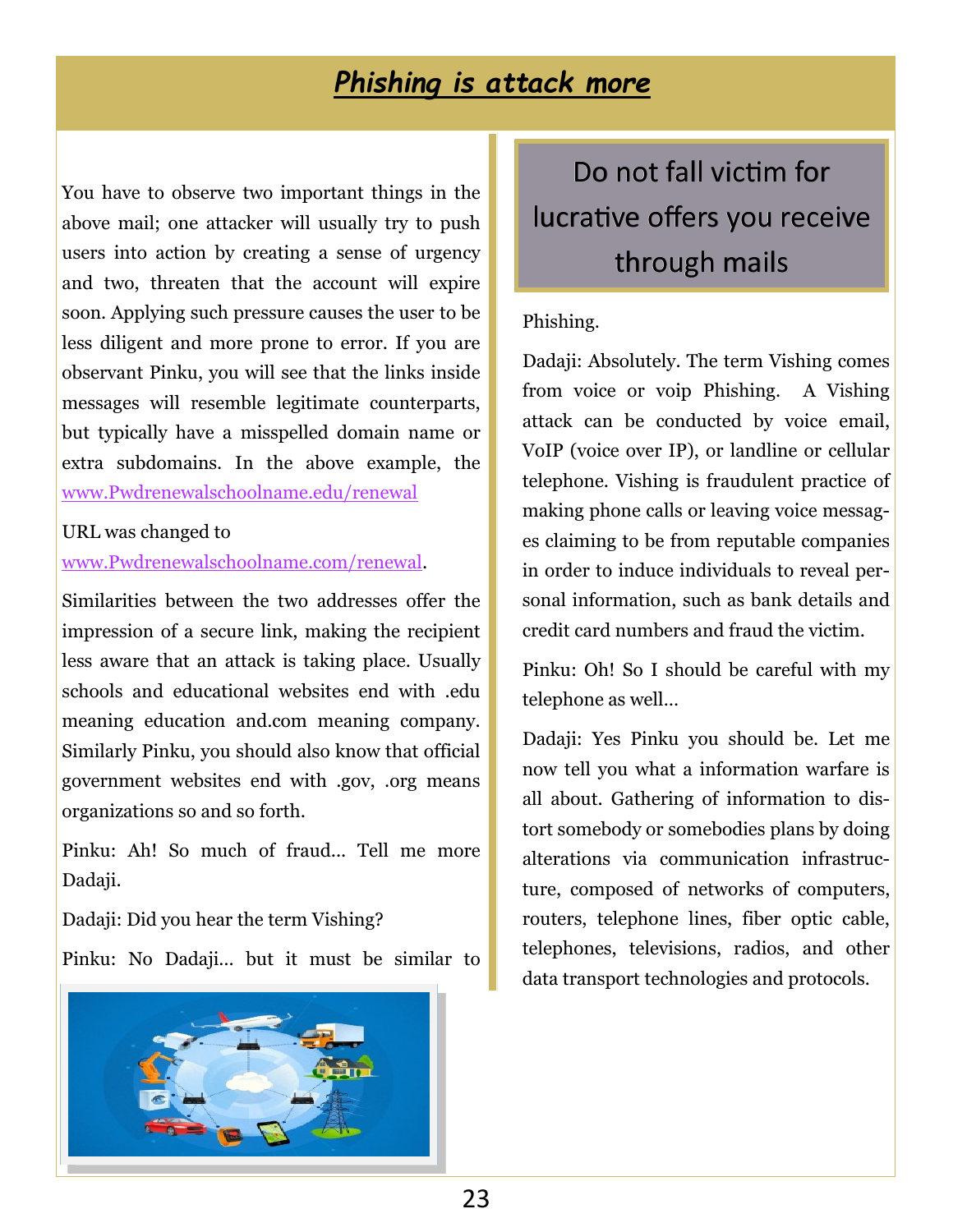### *Denials of Service can numb a country*

There are three techniques of Information warfare namely, disturbance, degradation, and denial of services.

Pinku: Ah! Interesting... So now countries do not have to go for war. Quash one's information or activate denial of internet related services will numb the whole country.

Dadaji: Exactly! Some of the more popular weapons used to wage these types of information warfare are spoofing, noise introduction, jamming, and overloading. This is what is going to be the next generation's type of war "the information warfare". You know through information one could win even win elections by campaigning for the topic (/s) what majority of mass population's thinks is appropriate.

Pinku: Very interesting. So you mean to say information is god…

Dadaji: Yes in the modern age that is true. Let me now tell you about spoofing. The word "spoof" means to hoax, trick, or deceive. Therefore, in the IT world, spoofing refers tricking or deceiving computer systems or other computer users. This is typically done by hiding one's identity or faking the identity of another user on the Internet.



# Do not share your IP address to anyone whom you do not know

Spoofing can take place on the Internet in several different ways. One common method is through e-mail. E-mail spoofing involves sending messages from a bogus e-mail address or faking the e-mail address of another user. Fortunately, most e-mail servers have security features that prevent unauthorized users from sending messages. However, spammers often send spam messages from their own SMTP, which allows them to use fake e-mail addresses. Therefore, it is possible to receive e-mail from an address that is not the actual address of the person sending the message. Another way spoofing takes place on the Internet is via IP spoofing. This involves masking the IP address of a certain computer system. By hiding or faking a computer's IP address, it is difficult for other systems to determine where the computer is transmitting data from. Because IP spoofing makes it difficult to track the source of a transmission, it is often used in denial-of-service attacks that overload a server.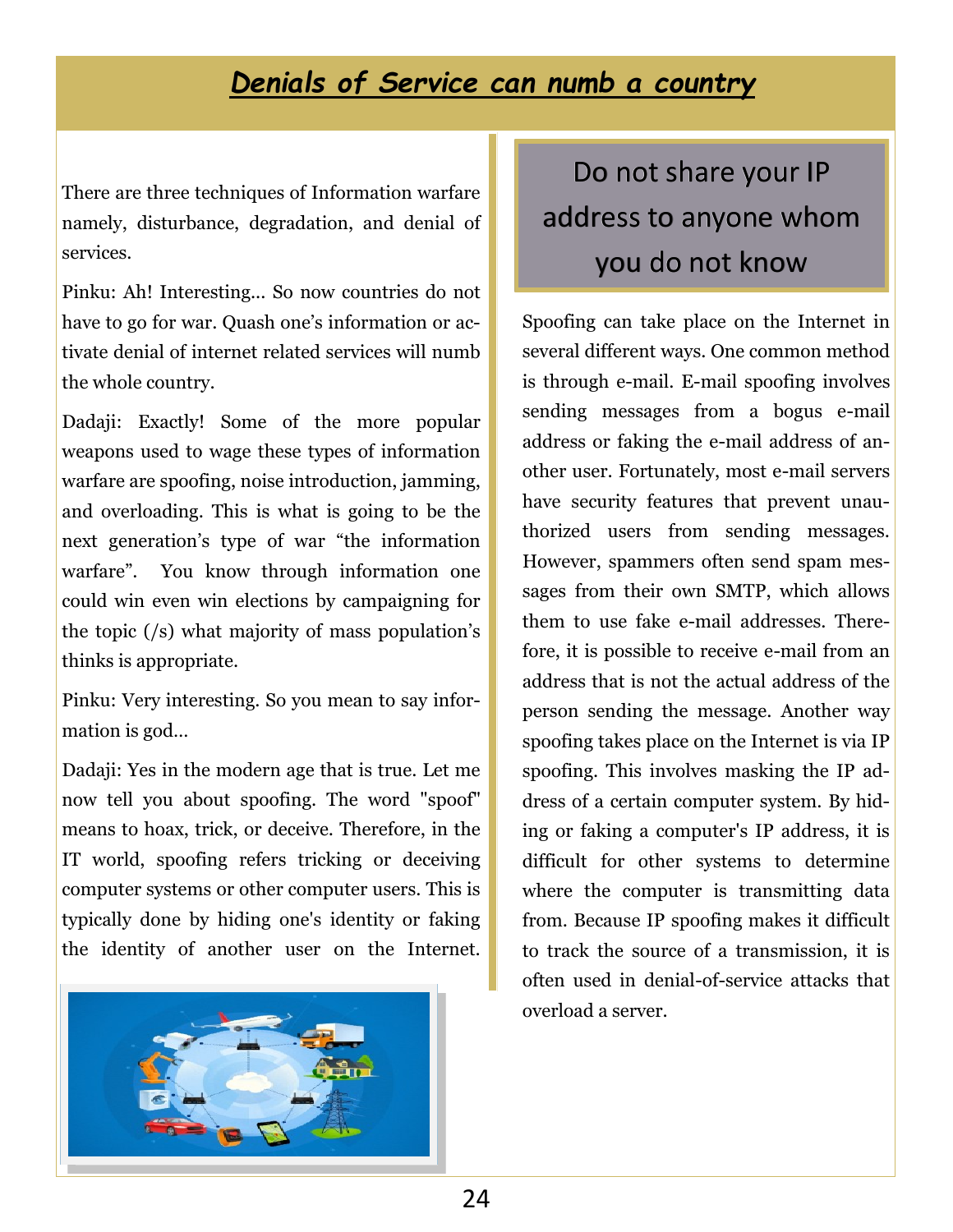### *Skimming is a compromise technique*

Pinku: Spoofing such a funny name Dadaji isn't it?

Dadaji: Yes! But if you are victim of spoofing than that is not at all funny Pinku. Let me now tell you about skimming. Skimmer is the name of the person who participates in skimming frauds. Skimmer illegally collects data from the magnetic stripe of a credit or debit card. When you try to swipe through skimming machines, your card information is copied onto another blank card's magnetic stripe, which is then used by an identity thief to make purchases or withdraw cash in the name of the actual account holder. Skimming also works by replacing a card reader like an ATM with a camouflaged counterfeit card reader. The counterfeit reader records all of the data on a credit, debit or ATM card as it passes through the skimmer. In addition to ATMs, other locations where card skimming happens include restaurants, taxis or other businesses where an employee will take the card from the actual account holder in order to run the charge. In these instances, the thief has fitted the card reader with a skimmer device, or uses a hand-held skimmer device hidden in a pocket.

Pinku: What are you talking Dadaji, even ATM centers and restaurants are also not safe. Oh! Pret-



# Hackers are clever, don't give them chance to show their cleverness

ty… Well Dadaji aren't they hackers then?

Dadaji: Oh Yes, they are. Do you know Pinku, Hacker while this term originally referred to a clever or expert programmer; it is now more commonly used to refer to someone who can gain unauthorized access to other computers. A hacker can "hack" his or her way through the security levels of a computer system or network.

Pinku: Ah! That is a more sensible definition. Tell me more Dadaji…

Dadaji: Oh sure Pinku. Do you know there are several types of hackers?

Pinku: Is it?

Dadaji: Yes Pinku and her you go:

1. White Hat Hackers: The term "white hat" in Internet slang refers to an ethical computer hacker, or a computer security expert, who specializes in penetration testing and in other testing methodologies that ensures the security of an organization's information systems are secure.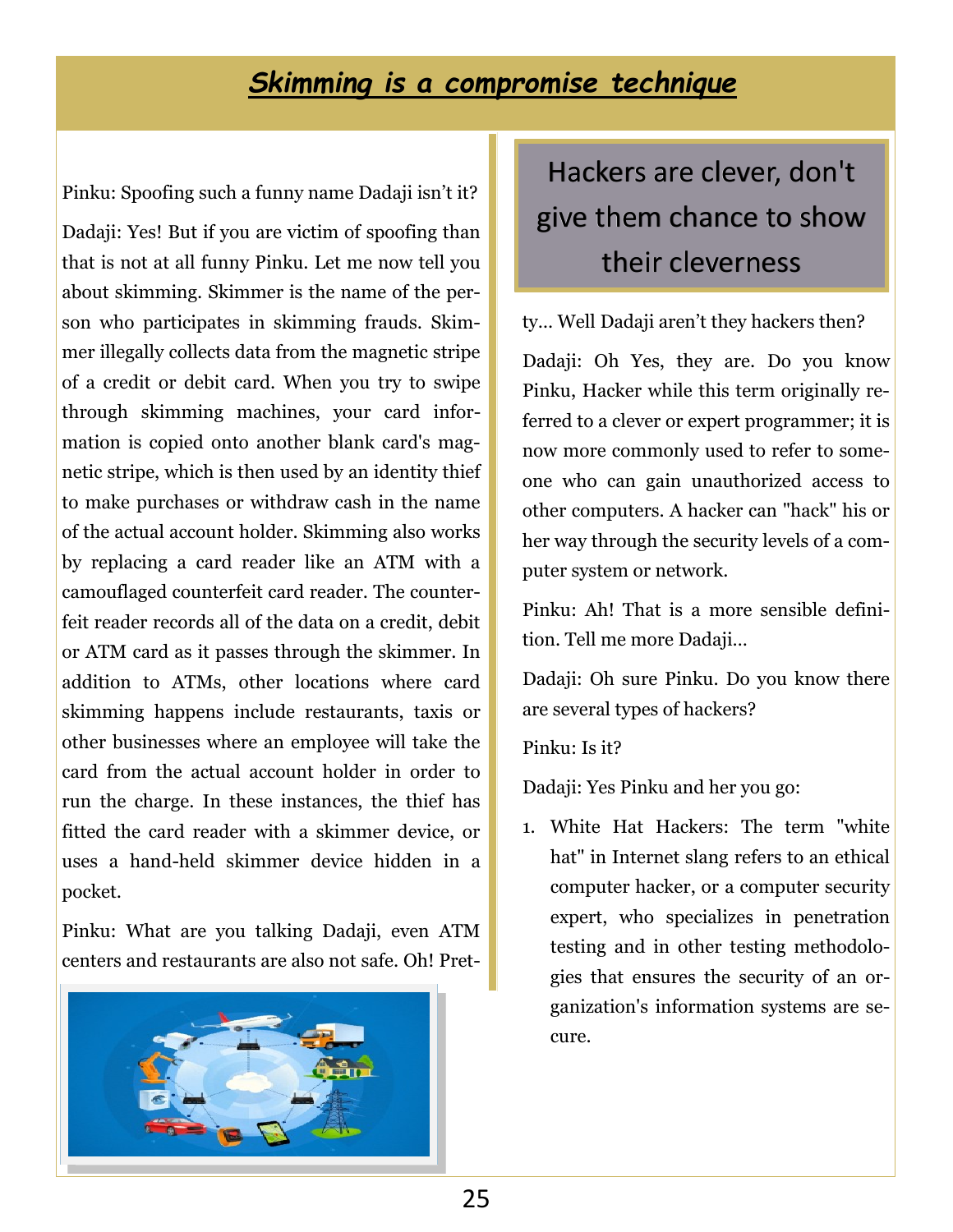### *Hackers wear different hats*

- $\Rightarrow$  Black Hat Hackers: Black hat hackers are the classic definition of a real hacker an aggressive computer user who willfully breaks into, vandalizes or commits theft on other peoples' networks. 'Black hat' is simply the way we refer to their malicious motivations. They are often motivated by greed or revenge, and that fuels their desire to break into other peoples' networks and wreak havoc.
- $\Rightarrow$  Red Hat Hackers: Red Hat Hackers are hunters of black hat hackers. They are ruthless when it comes to dealing with black hat hackers meaning, instead of reporting a malicious attack, they take on the black hat hacker completely by launching a series of aggressive cyber-attacks and malware on the black hat hacker that they may as well have to replace the whole system or shut down.
- $\Rightarrow$  Gray Hat Hackers: Gray hat hackers fall somewhere in between white hat and black hat hackers. Because a gray hat hacker doesn't use his skills for personal gain, he is not a black hat hacker. Also, because he is not legally authorized to hack the organiza-



# In two seconds your phone can be hacked. Do not give your phone to strangers

tion's cyber security, he can't be considered a white hat either.

- $\Rightarrow$  Hacktivists: They can be social/ political/religious activists who do a socio/political/religious propaganda. Hacktivists is a hacker or a group of anonymous hackers who think they can bring about changes.
- $\Rightarrow$  Script Kiddies: A term often used by amateur hackers who don't care much about the coding skills. These hackers usually download tools or use available hacking codes written by other developers and hackers. Their primary purpose is often to impress their friends or gain attention.
- $\Rightarrow$  Green Hat Hackers: These hackers are the amateurs in the online world of hacking. Consider them script kiddies but with a difference that these newbies have a desire to become full-blown hackers.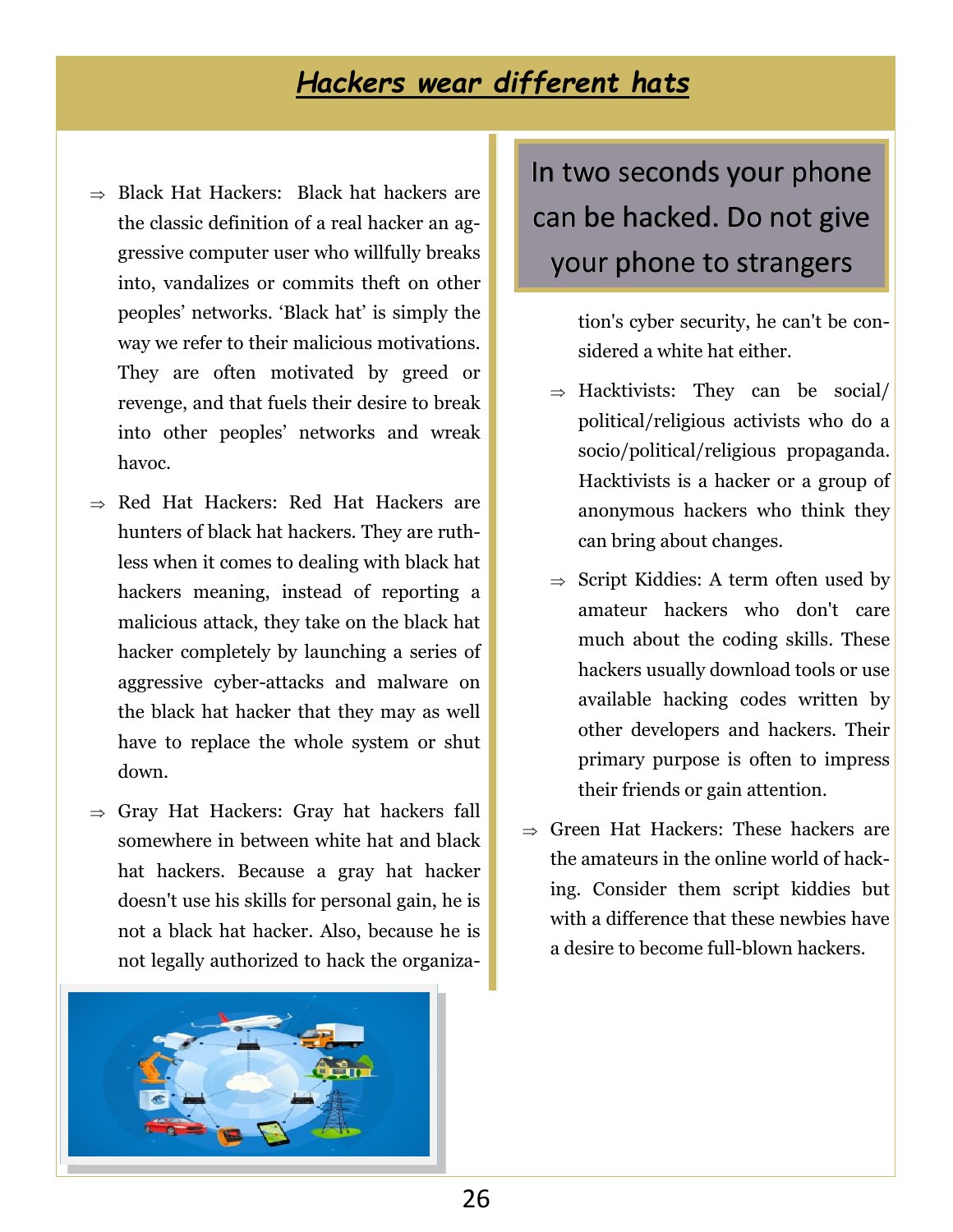### *Scammers are friendly strangers*

- $\Rightarrow$  And. are very curious to learn. You may find them engrossed in the hacking communities bombarding their fellow hackers with questions.
- $\Rightarrow$  Blue Hat Hackers: These are another form of novice hackers much like script kiddies whose main agenda is to take revenge on anyone who makes them angry. They have no desire for learning and may use simple cyber-attacks like flooding your IP with overloaded packets which will result in DoS attacks. A script kiddie with a vengeful agenda can be considered a blue hat hacker.

That reminds me of tech support scams. Did you hear about it?

Pinku: No Dadaji and what's that?

Dadaji: Scammers call and claim to be computer techies associated with well-known companies or send pop-up messages that warn about computer problems. They say they've detected viruses or other malware on your computer. They claim to be "tech support" and will ask you to give them remote access to your computer. As soon as you give remote access to them, they can steal all the data from your computer. Some scammers will diag-



# Be careful while giving remote access to strangers

nose a non-existent problem and ask you to pay for the services. So the learning for you Pinku is if you get an unexpected pop-up, call, spam email or other urgent message about problems with your computer, "Stop", don't click on any links, don't give control of your computer and don't send any money.

Pinku: Oh gosh! Dadaji this is crazy… Whom to believe and whom not to?

Dadaji: It's simple Pinku. Always note down the numbers of authorized service givers of the brand of computer you are using.

Pinku: Makes sense. Tell me more Dadaji.

 $\Rightarrow$  Dadaji: I will teach you a new term Hacktivism. Hacktivism is use of computers and computer networks to promote a political or social agenda. Hacktivism is a mix of "hacking" and "activism". The meaning of the term was loose and could span passive actions, such as just expressing an idea,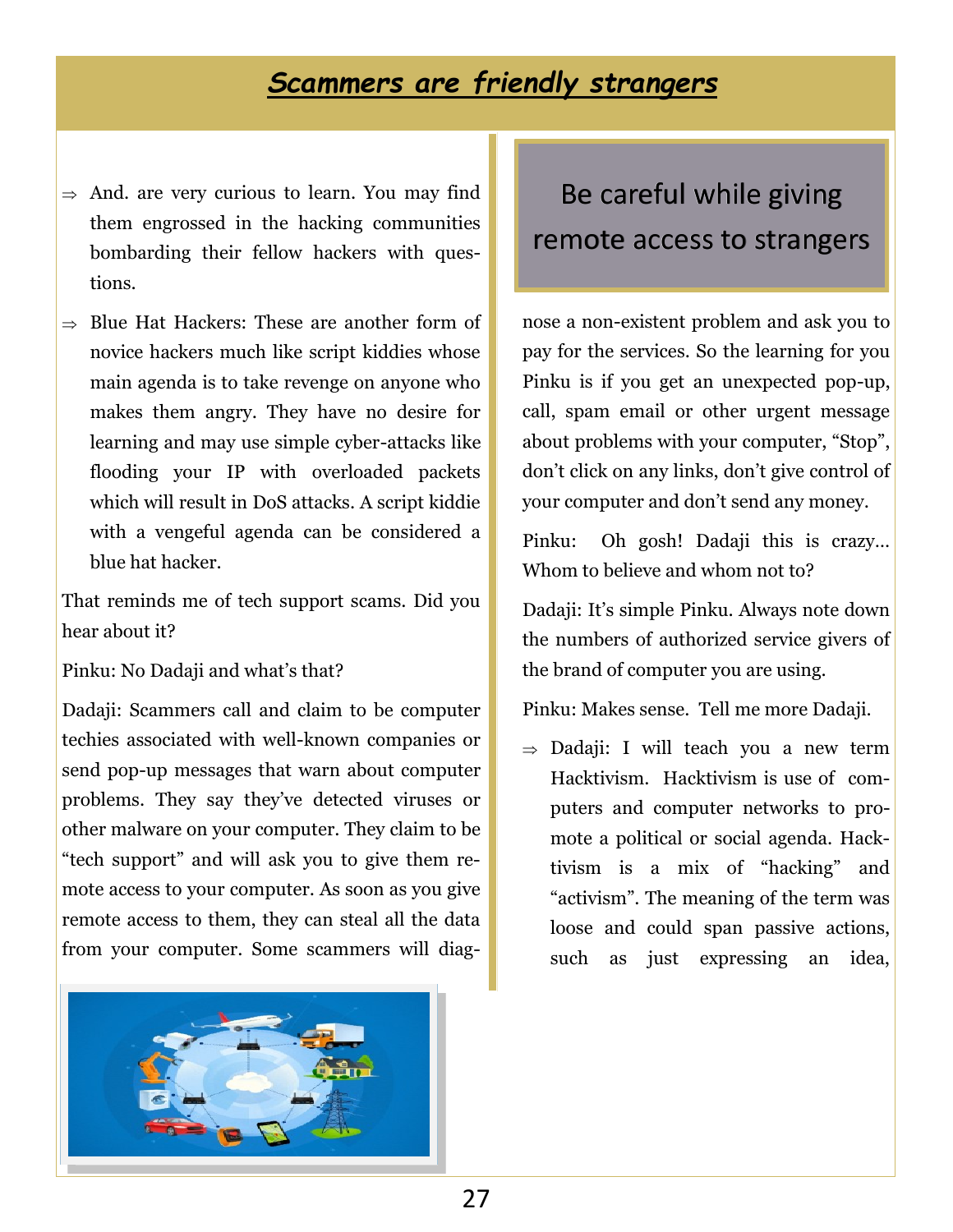### *Eavesdropping is listening to private conversation*

to malicious attacks targeting ideological opponents. Hacktivism, as a term, has become more prevalent in recent years and describes groups or individuals who plan to affect political change or ideological change. The people who believe in Hacktivism are called hacktivists. Unlike cyber criminals who hack into computer networks to steal data for the cash, most hacktivists aren't doing it for the dollars. They're individuals or groups of hackers who band together and see themselves as fighting injustice.

Pinku: Hmm… so activists are doing protests using computers as well… I do not know where the world is moving?

Dadaji: True but that's how it is. Now let us understand Cyberterrorism. It is any premeditated, politically motivated attack against information, computer systems, computer programs, and data which results in violence. Unlike a virus or computer attack that results in a denial of service (DoS), the cyberterrorist attack as explicitly designed to cause physical harm to individuals. Cyberterrorist targets include the banking industry, military installations, power plants, air traffic control centers and water systems.

Pinku: Oh God! So many activities are happening



Some malicious software are comingled with genuine software. Beware!

#### in this world.

Dadaji: Yes Pinku. We should be even aware of networks which are not secured. Let me tell you about eavesdropping. An eavesdropping attack, which are also known as a sniffing or snooping attack, is an incursion where someone tries to steal information that computers, smartphones, or other devices transmit over a network. An eavesdropping attack takes advantage of unsecured network communications in order to access the data being sent and received. Eavesdropping attacks are difficult to detect because they do not cause network transmissions to appear to be operating abnormally.

Pinku: Ah! So this may include IP phones and smart phones via network.

Dadaji: Yes, Absolutely... Public Wi-Fi networks are an easy target for eavesdropping attacks.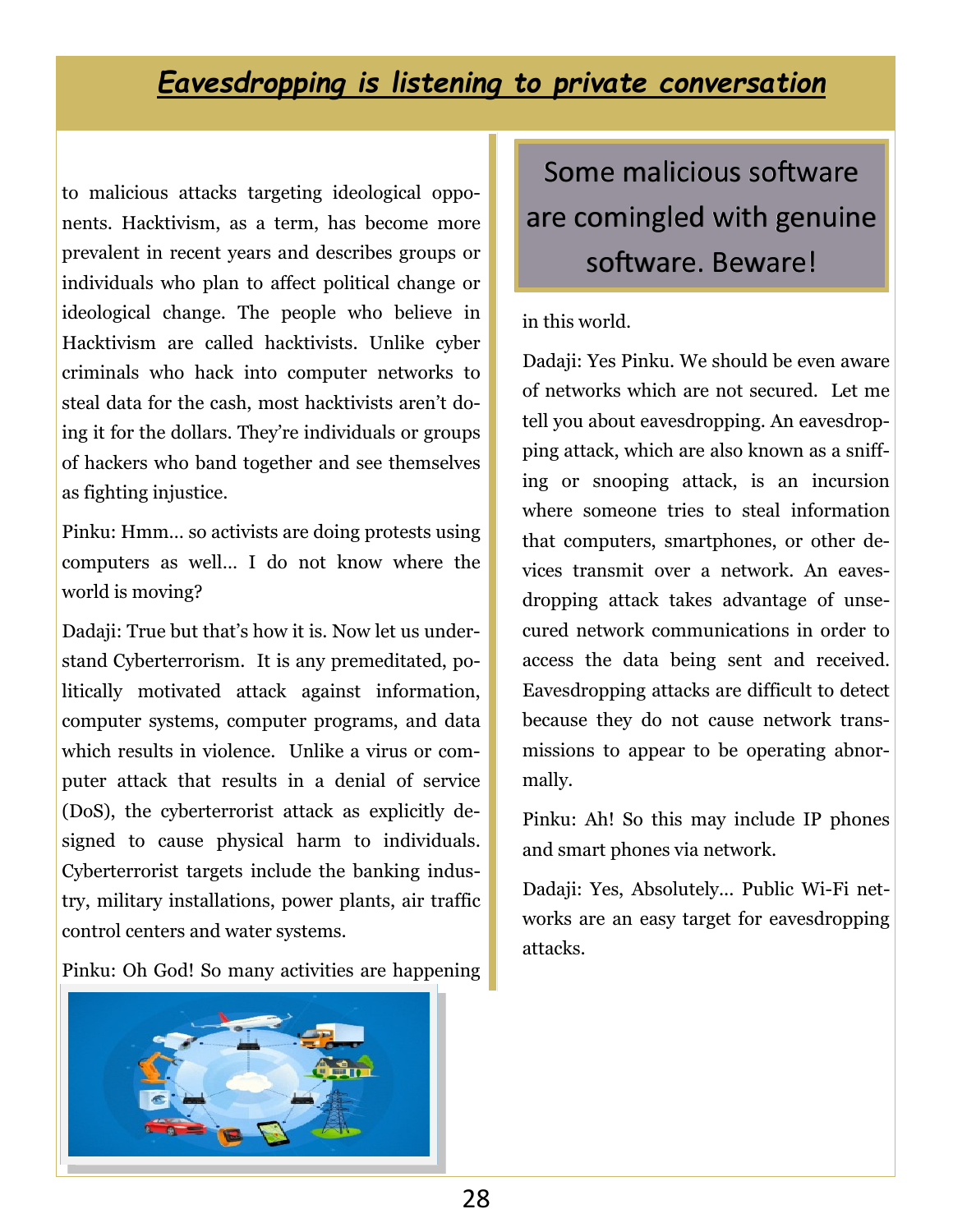### *Man in the middle is a super actor*

Anyone with the easily available password can join the network and use free software to monitor network activity and steal login credentials and valuable data that users transmit over the network. This is one way people get their Facebook and email accounts hacked.

Pinku: Oh my God! I have to inform my father he usually asks for wifi connections in coffee shops and pastry shops.

Dadaji: Similar to eavesdropping, there is another concept called "A man-in-the-middle (MITM)" attack is a type of cyber-attack where a malicious actor inserts him/herself into a conversation between two parties, impersonates both parties and gains access to information that the two parties were trying to send to each other. A man-in-themiddle attack allows a malicious actor to intercept, send and receive data meant for someone else, or not meant to be sent at all, without either outside party knowing until it is too late.

Pinku: Ah! How mean Dadaji… Tell me more about such attacks.

Dadaji: Let me now tell you about sniffer attack. A sniffer is an application or device that can read, monitor, and capture network data exchanges and



# Don't panic on Ransomware attack

read network packets. A sniffer provides a full view of the data inside the packet. Using a sniffer, an attacker can read your communications and by analyzing your network, can gain information to cause your network to crash and become corrupted.

Pinku: Oh! So, sniffers even give chance to people who are not tech savvy.

Dadaji: Yes Pinku absolutely. Continuing let me tell you about application-layer attack. An application-layer attack targets application servers by causing a fault in a server's operating system or applications. The attacker gains the ability to bypass normal access controls. The attacker takes advantage of this situation, gaining control of your application, system, or network, and can do the following:

 $\Rightarrow$  Read, add, delete, or modify your data or operating system.